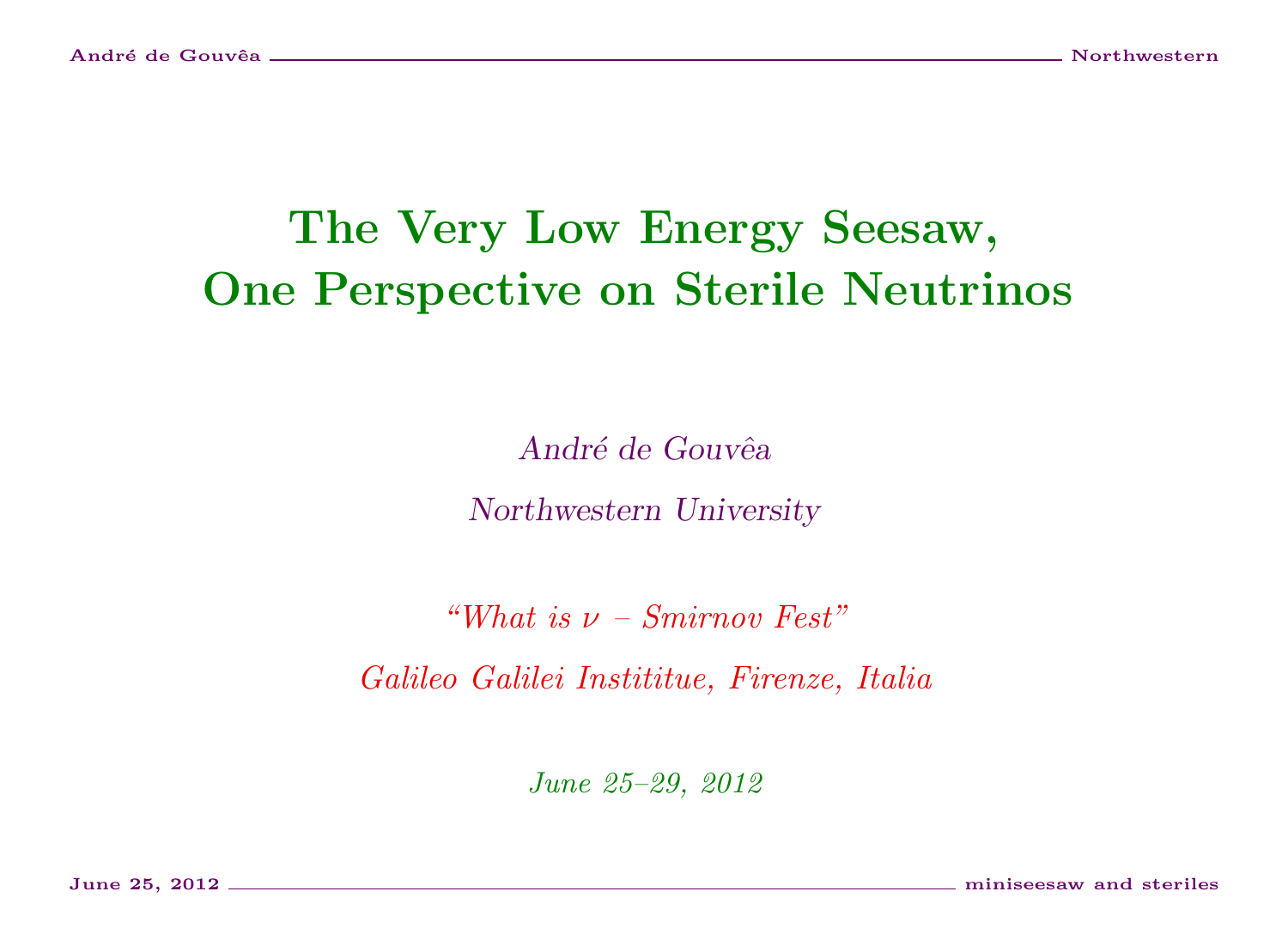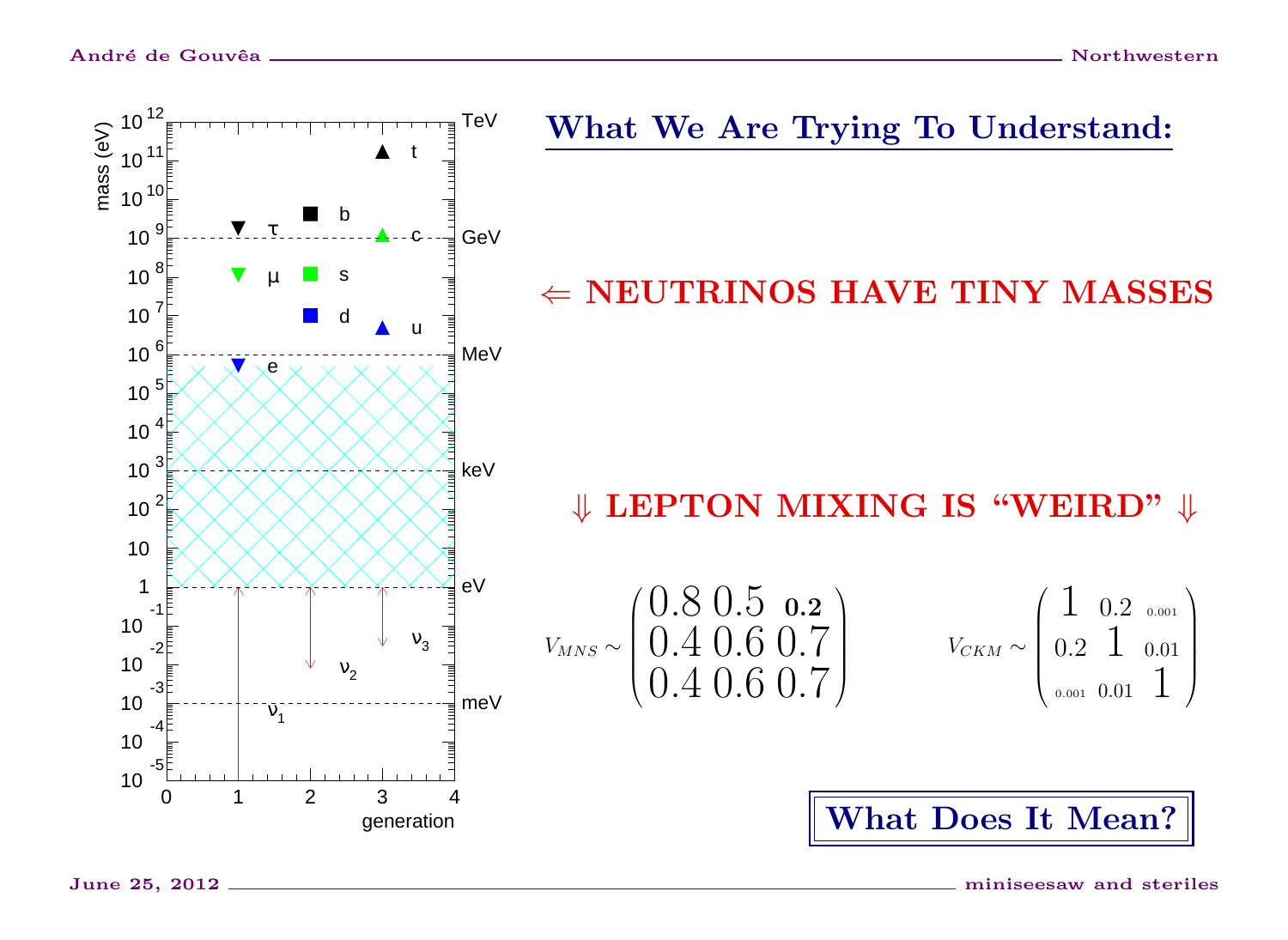## Candidate νSM: The One I'll Concentrate On

SM as an effective field theory – non-renormalizable operators

$$
\mathcal{L}_{\nu\rm SM} \supset -y_{ij} \frac{L^i H L^j H}{2\Lambda} + \mathcal{O}\left(\frac{1}{\Lambda^2}\right) + H.c.
$$

There is only one dimension five operator [Weinberg, 1979]. If  $\Lambda \gg 1$  TeV, it leads to only one observable consequence...

after EWSB: 
$$
\mathcal{L}_{\nu SM} \supset \frac{m_{ij}}{2} \nu^i \nu^j
$$
;  $m_{ij} = y_{ij} \frac{v^2}{\Lambda}$ .

- Neutrino masses are small:  $\Lambda \gg v \to m_{\nu} \ll m_f$   $(f = e, \mu, u, d, \text{etc})$
- Neutrinos are Majorana fermions Lepton number is violated!
- $\nu$ SM effective theory not valid for energies above at most  $\Lambda/y$ .
- Define  $y_{\text{max}} \equiv 1 \Rightarrow$  data require  $\Lambda \sim 10^{14}$  GeV.

What else is this "good for"? Depends on the ultraviolet completion!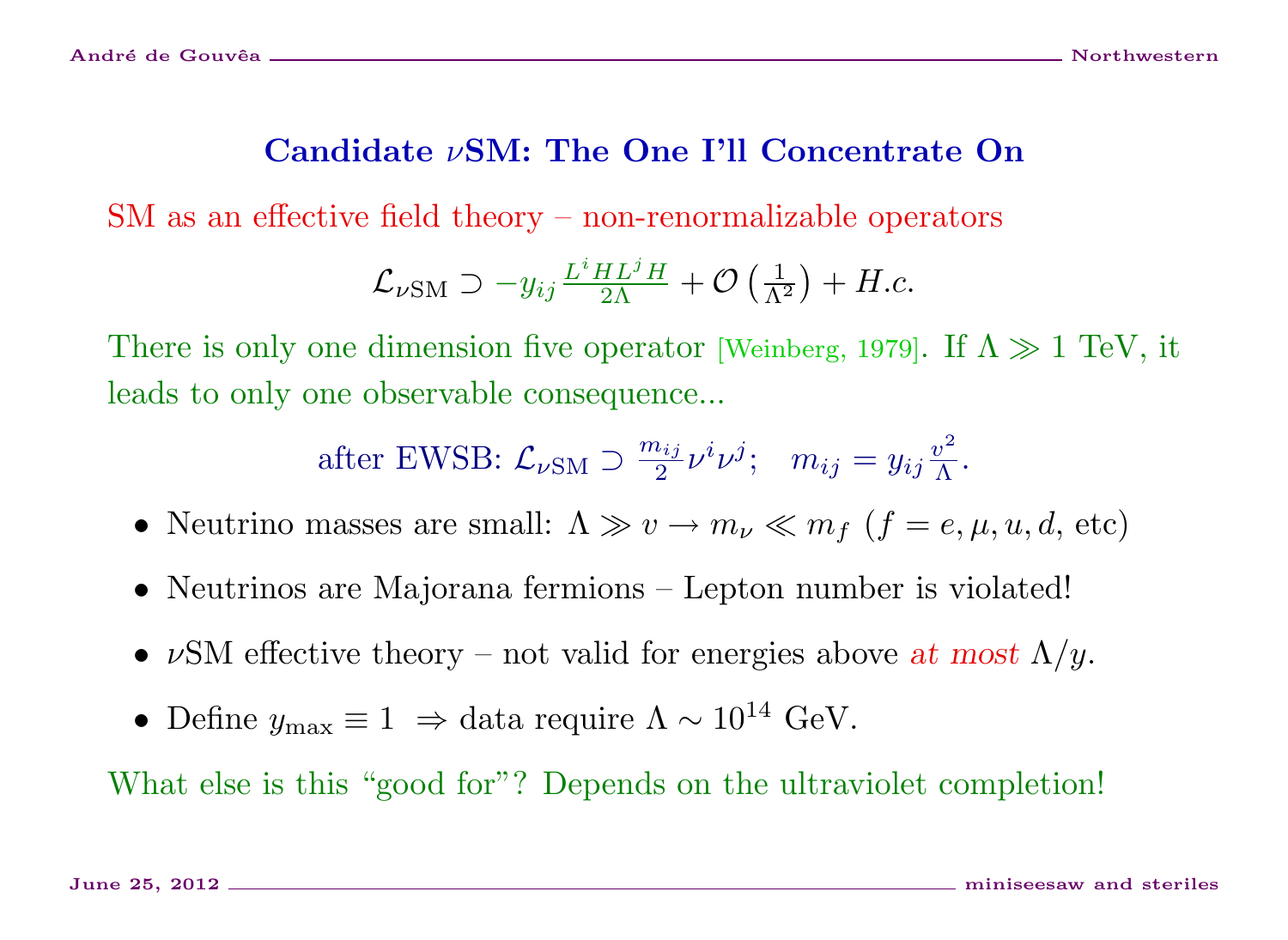## The Seesaw Lagrangian

A simple<sup>a</sup>, renormalizable Lagrangian that allows for neutrino masses is

$$
\mathcal{L}_{\nu} = \mathcal{L}_{\text{old}} - \lambda_{\alpha i} L^{\alpha} H N^{i} - \sum_{i=1}^{3} \frac{M_{i}}{2} N^{i} N^{i} + H.c.,
$$

where  $N_i$  ( $i = 1, 2, 3$ , for concreteness) are SM gauge singlet fermions.

 $\mathcal{L}_{\nu}$  is the most general, renormalizable Lagrangian consistent with the SM gauge group and particle content, plus the addition of the  $N_i$  fields.

After electroweak symmetry breaking,  $\mathcal{L}_{\nu}$  describes, besides all other SM degrees of freedom, six Majorana fermions: six neutrinos.

<span id="page-3-0"></span><sup>&</sup>lt;sup>a</sup>Only requires the introduction of three fermionic degrees of freedom, no new interactions or symmetries.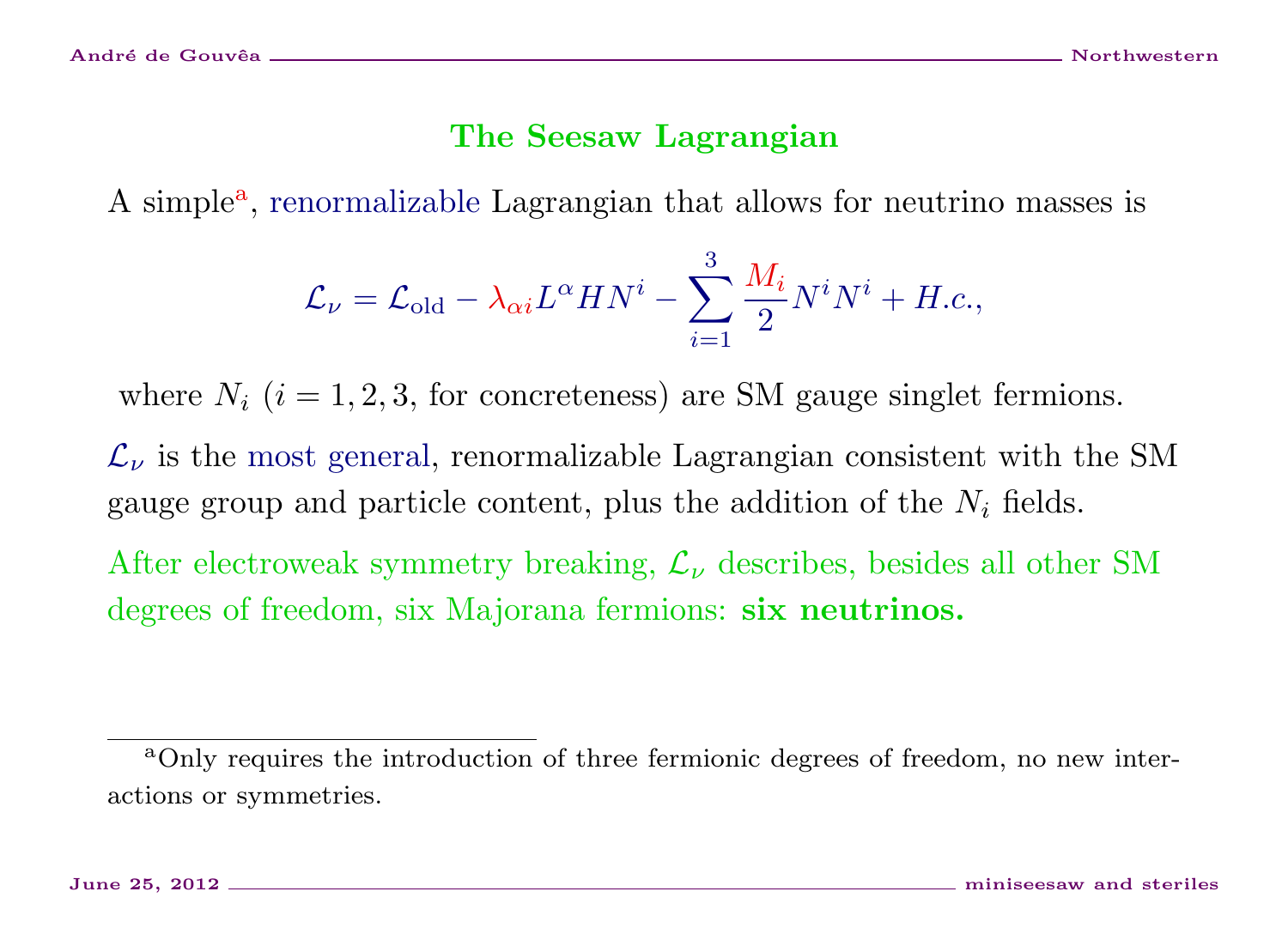## To be determined from data:  $\lambda$  and M.

The data can be summarized as follows: there is evidence for three neutrinos, mostly "active" (linear combinations of  $\nu_e$ ,  $\nu_\mu$ , and  $\nu_\tau$ ). At least two of them are massive and, if there are other neutrinos, they have to be "sterile."

This provides very little information concerning the magnitude of  $M_i$ (assume  $M_1 \sim M_2 \sim M_3$ ).

Theoretically, there is prejudice in favor of very large  $M: M \gg v$ . Popular examples include  $M \sim M_{\text{GUT}}$  (GUT scale), or  $M \sim 1 \text{ TeV}$  (EWSB scale).

Furthermore,  $\lambda \sim 1$  translates into  $M \sim 10^{14}$  GeV, while thermal leptogenesis requires the lightest  $M_i$  to be around  $10^{10}$  GeV.

we can impose very, very few experimental constraints on M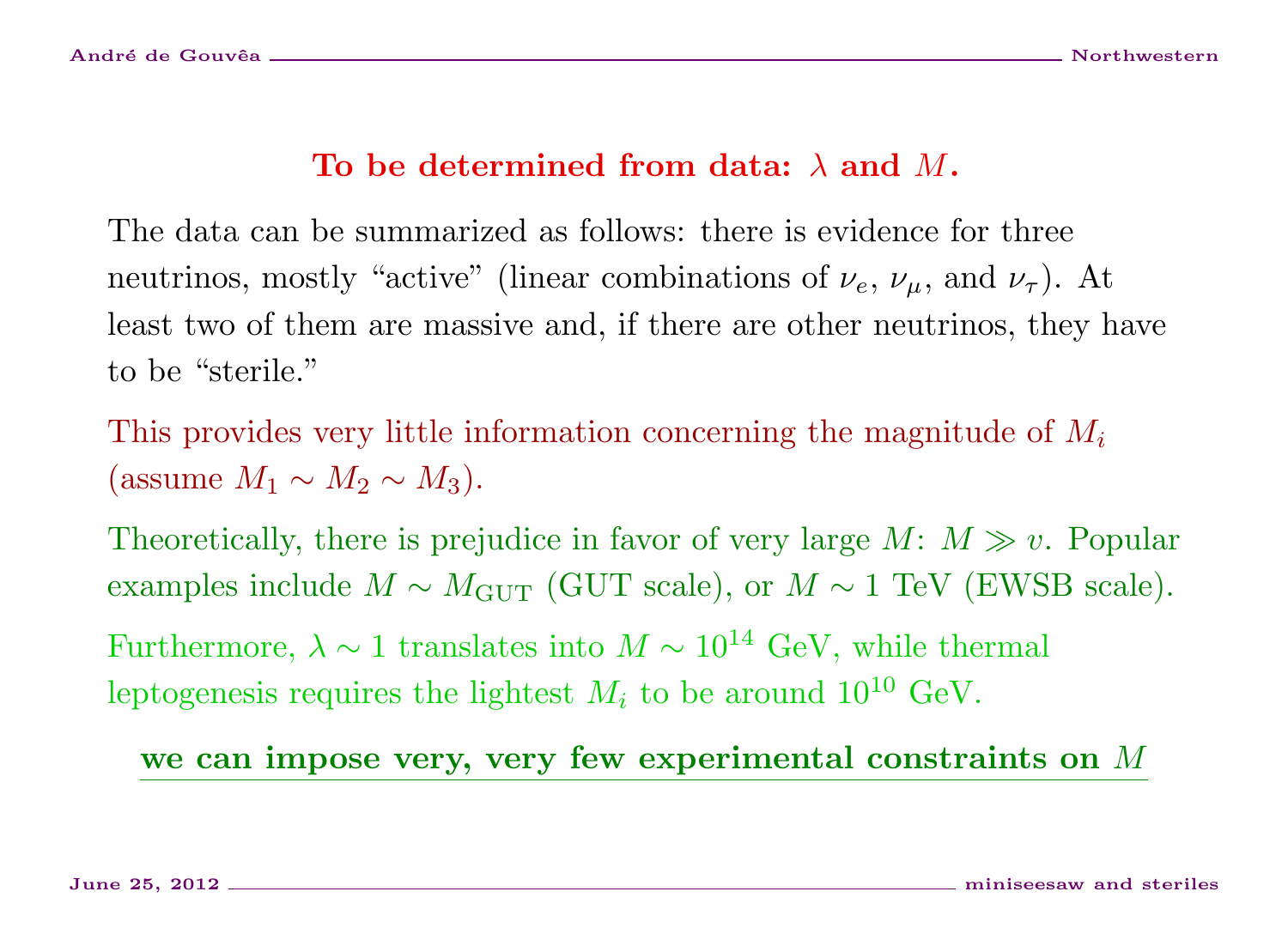#### What We Know About M:

•  $M = 0$ : the six neutrinos "fuse" into three Dirac states. Neutrino mass matrix given by  $\mu_{\alpha i} \equiv \lambda_{\alpha i} v$ .

The symmetry of  $\mathcal{L}_{\nu}$  is enhanced:  $U(1)_{B-L}$  is an exact global symmetry of the Lagrangian if all  $M_i$  vanish. Small  $M_i$  values are 'tHooft natural.

- $M \gg \mu$ : the six neutrinos split up into three mostly active, light ones, and three, mostly sterile, heavy ones. The light neutrino mass matrix is given by  $m_{\alpha\beta} = \sum_{i} \mu_{\alpha i} M_i^{-1} \mu_{\beta i}$  [ $m \propto 1/\Lambda \Rightarrow \Lambda = M/\mu^2$ ]. This the **seesaw mechanism.** Neutrinos are Majorana fermions. Lepton number is not a good symmetry of  $\mathcal{L}_{\nu}$ , even though L-violating effects are hard to come by.
- $M \sim \mu$ : six states have similar masses. Active–sterile mixing is very large. This scenario is (generically) ruled out by active neutrino data (atmospheric, solar, KamLAND, K2K, etc).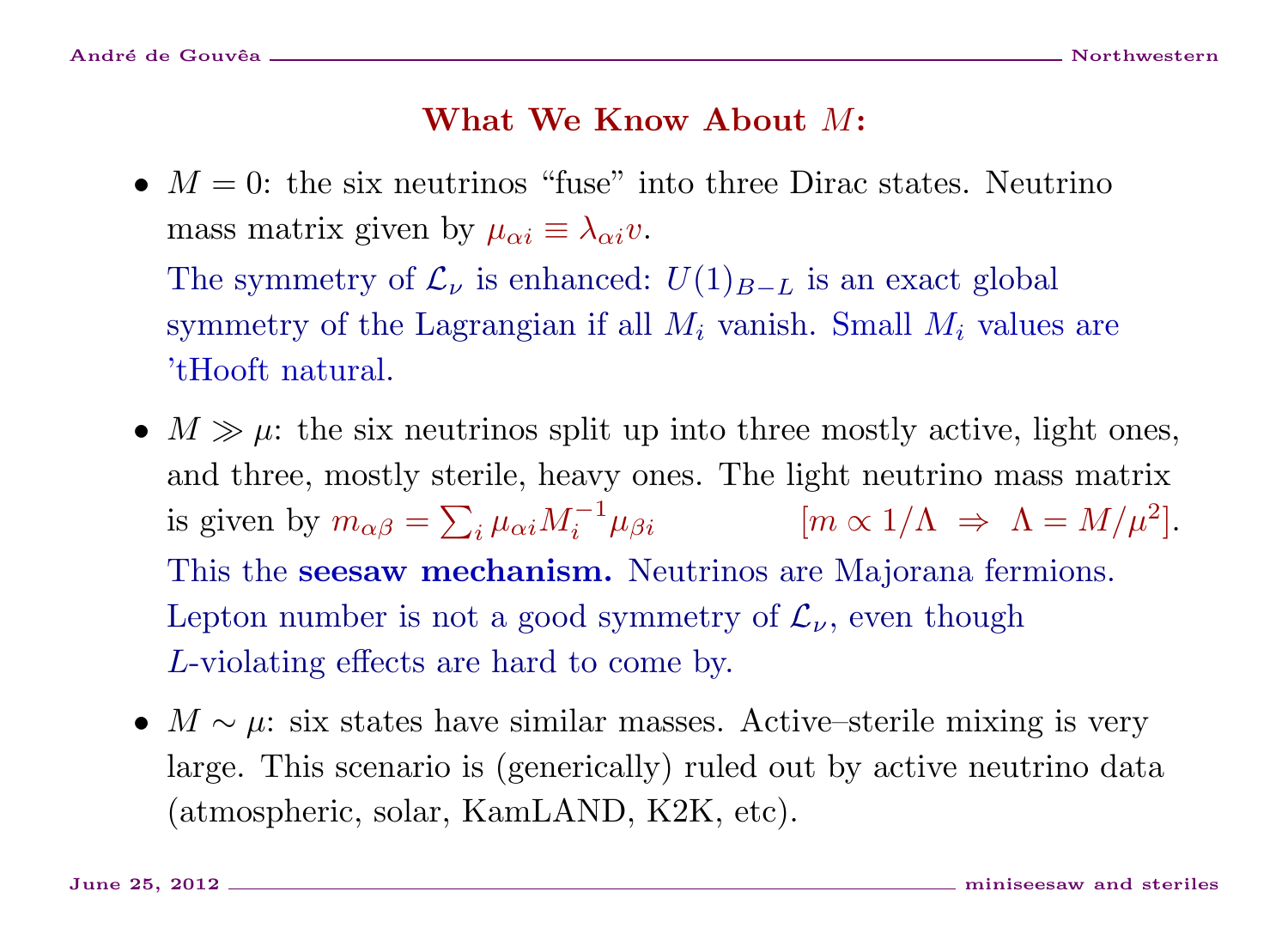If  $\mu \ll M$ , below the mass scale M,

$$
\mathcal{L}_5 = \frac{L H L H}{\Lambda}.
$$

Neutrino masses are small if  $\Lambda \gg \langle H \rangle$ . Data require  $\Lambda \sim 10^{14}$  GeV.

In the case of the seesaw,

$$
\Lambda \sim \frac{M}{\lambda^2},
$$

so neutrino masses are small if either

- they are generated by physics at a very high energy scale  $M \gg v$ (high-energy seesaw); or
- they arise out of a very weak coupling between the SM and a new, hidden sector (low-energy seesaw); or
- cancellations among different contributions render neutrino masses accidentally small (fine-tuning or symmetry?).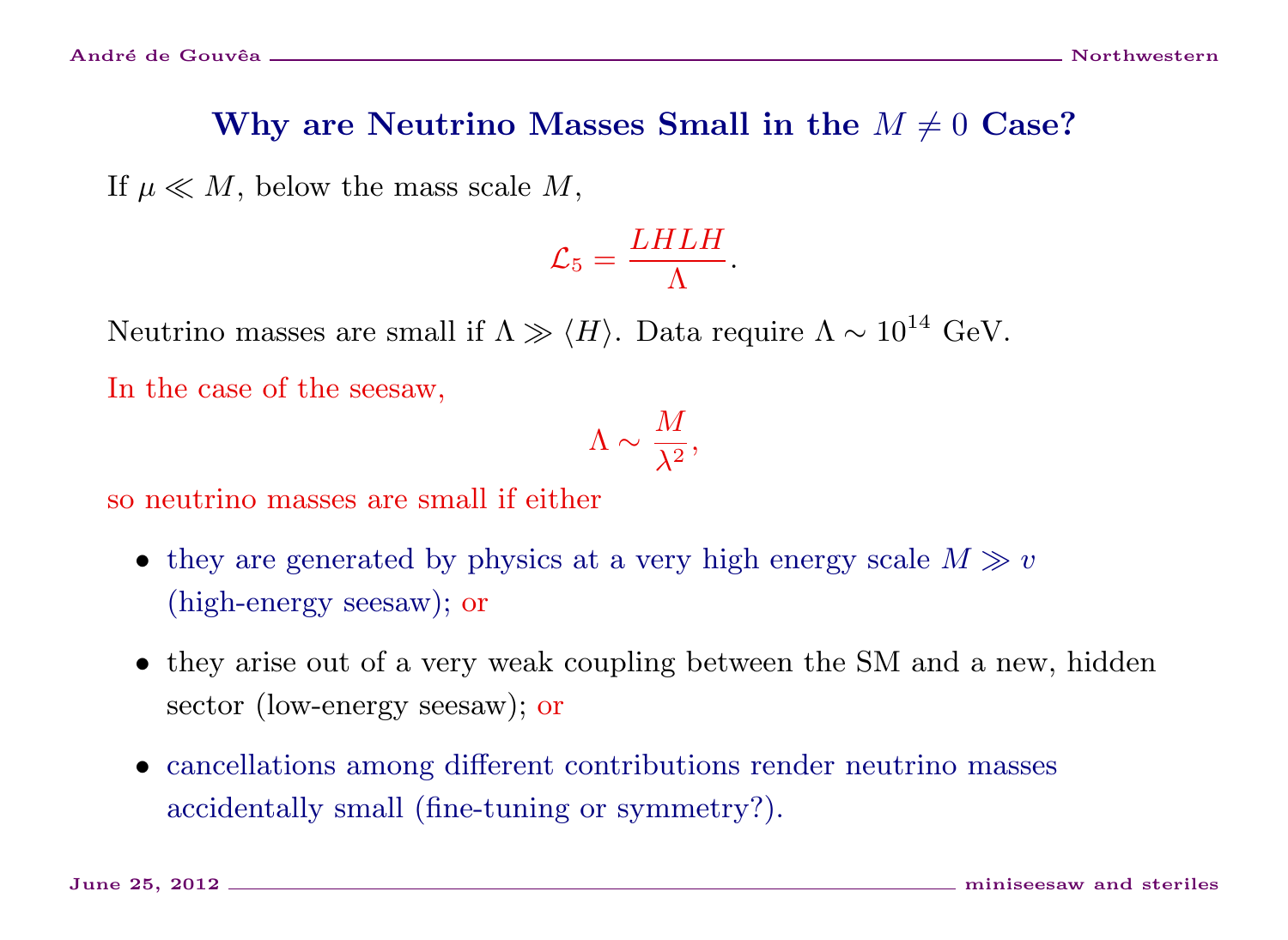#### High-Energy Seesaw: Brief Comments

- This is everyone's favorite scenario.
- Upper bound for  $M$  (e.g. Maltoni, Niczyporuk, Willenbrock, hep-ph/0006358):

$$
M < 7.6 \times 10^{15} \text{ GeV} \times \left(\frac{0.1 \text{ eV}}{m_{\nu}}\right).
$$

• Hierarchy problem hint (e.g., Casas, Espinosa, Hidalgo, hep-ph/0410298):

 $M < 10^7$  GeV.

• Physics "too" heavy! No observable consequence other than leptogenesis. From thermal leptogenesis  $M > 10^9$  GeV. Will we ever convince ourselves that this is correct? (e.g., Buckley, Murayama, hep-ph/0606088)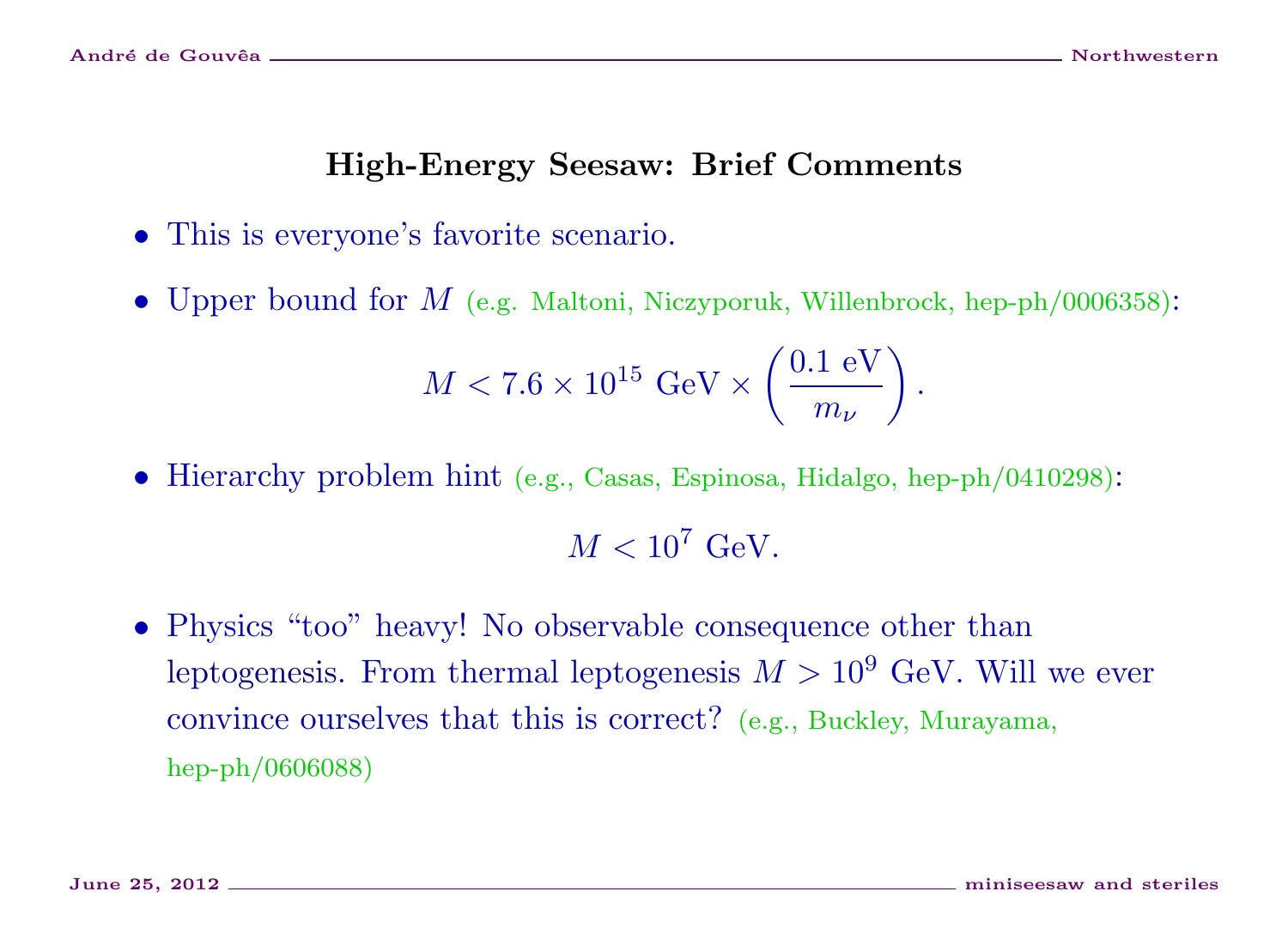## Low-Energy Seesaw [AdG PRD72,033005]]

The other end of the M spectrum  $(M < 100 \text{ GeV})$ . What do we get?

- Neutrino masses are small because the Yukawa couplings are very small  $\lambda \in [10^{-6}, 10^{-11}];$
- No standard thermal leptogenesis right-handed neutrinos way too light? [For a possible alternative see Canetti, Shaposhnikov, arXiv: 1006.0133 and reference therein.]
- No obvious connection with other energy scales (EWSB, GUTs, etc);
- Right-handed neutrinos are propagating degrees of freedom. They look like sterile neutrinos ⇒ sterile neutrinos associated with the fact that the active neutrinos have mass;
- sterile–active mixing can be predicted hypothesis is falsifiable!
- Small values of  $M$  are natural (in the 'tHooft sense). In fact, theoretically, no value of M should be discriminated against!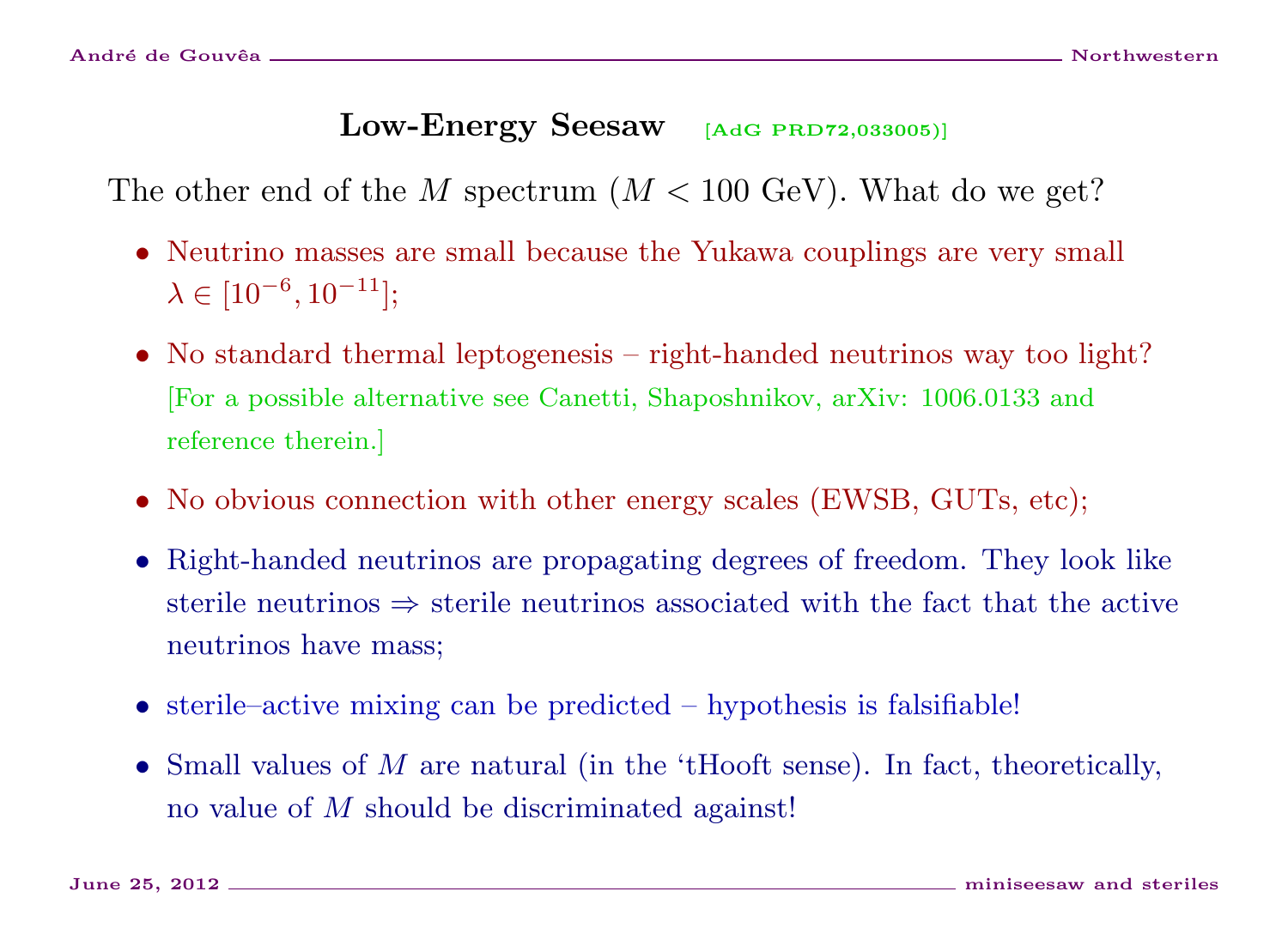More Details, assuming three right-handed neutrinos N:

$$
m_{\nu} = \left(\begin{array}{cc} 0 & \lambda v \\ (\lambda v)^t & M \end{array}\right),
$$

M is diagonal, and all its eigenvalues are real and positive. The charged lepton mass matrix also diagonal, real, and positive.

To leading order in  $(\lambda v)M^{-1}$ , the three lightest neutrino mass eigenvalues are given by the eigenvalues of

$$
m_a = \lambda v M^{-1} (\lambda v)^t,
$$

where  $m_a$  is the mostly active neutrino mass matrix, while the heavy sterile neutrino masses coincide with the eigenvalues of M.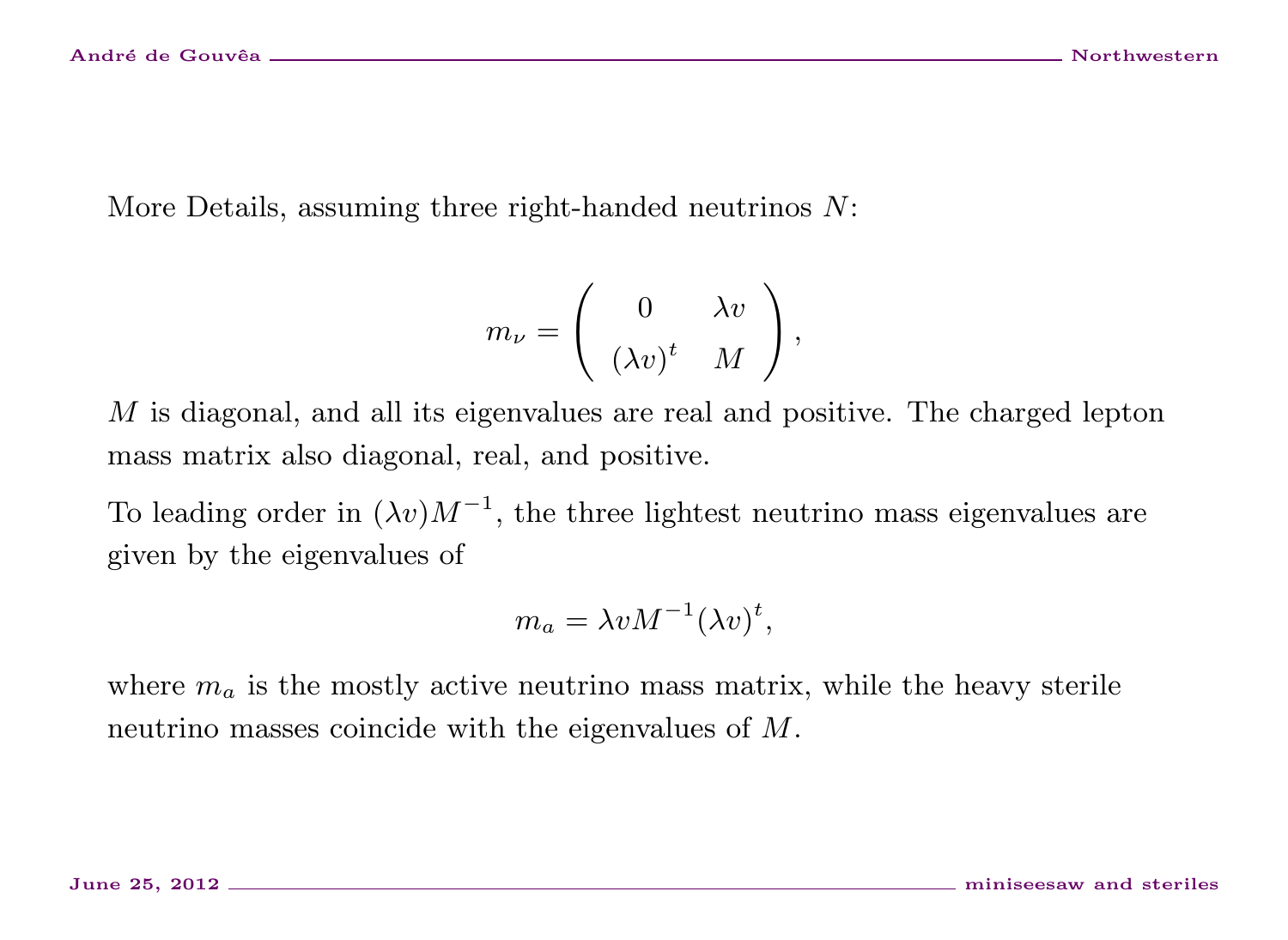$6 \times 6$  mixing matrix  $U$   $\left[U^tm_\nu U=\mathrm{diag}(m_1,m_2,m_3,m_4,m_5,m_6)\right]$  is

$$
U = \left( \begin{array}{cc} V & \Theta \\ -\Theta^{\dagger} V & 1_{n \times n} \end{array} \right),
$$

where  $V$  is the active neutrino mixing matrix (MNS matrix)

$$
V^tm_aV=\mathrm{diag}(m_1,m_2,m_3),
$$

and the matrix that governs active–sterile mixing is

 $\Theta = (\lambda v)^* M^{-1}.$ 

One can solve for the Yukawa couplings and re-express

 $\Theta=V\sqrt{{\rm diag}(m_1,m_2,m_3)}R^{\dagger}M^{-1/2},$ 

where R is a complex orthogonal matrix  $RR<sup>t</sup> = 1$ .

June 25, 2012 miniseesaw and steriles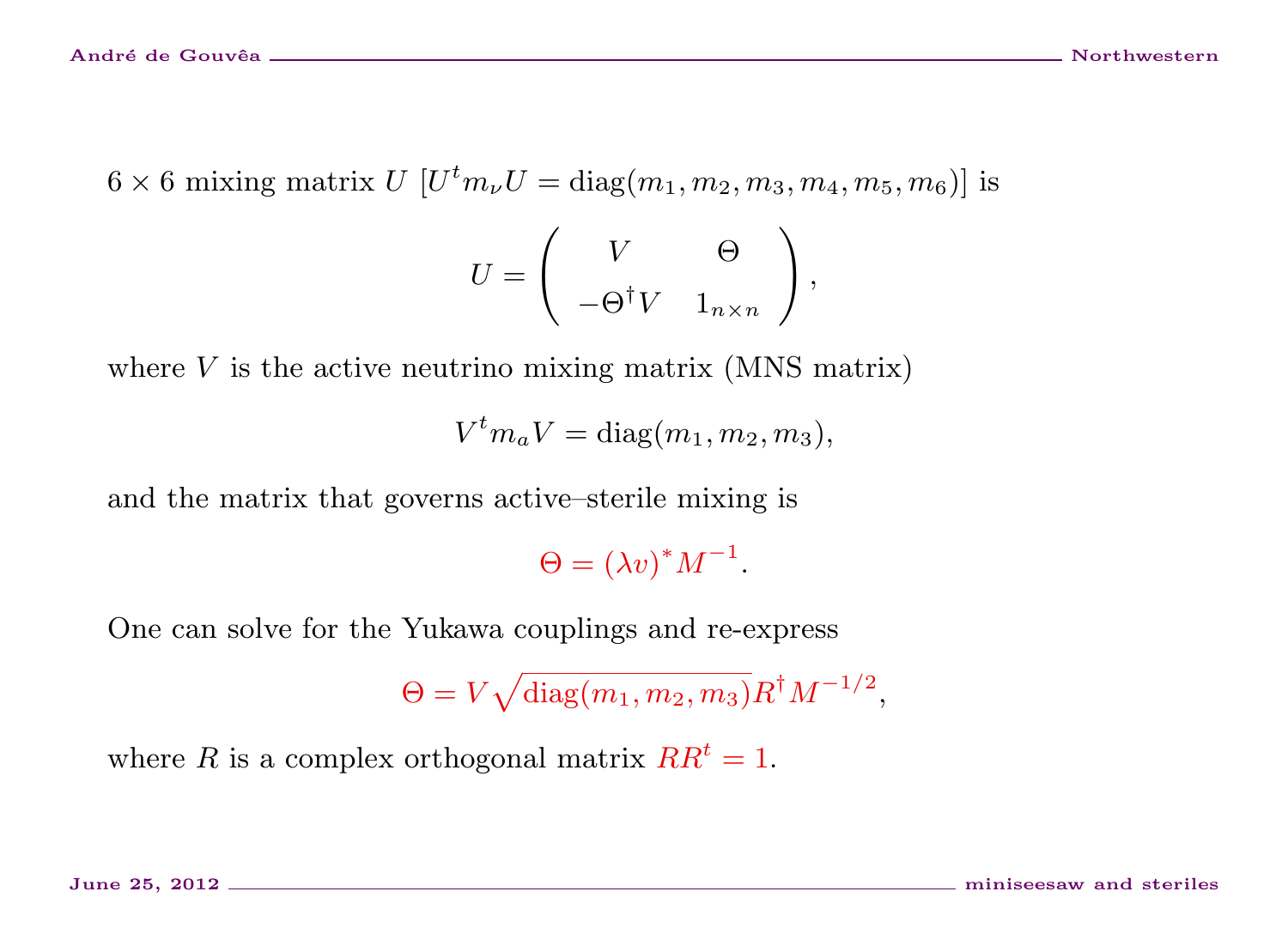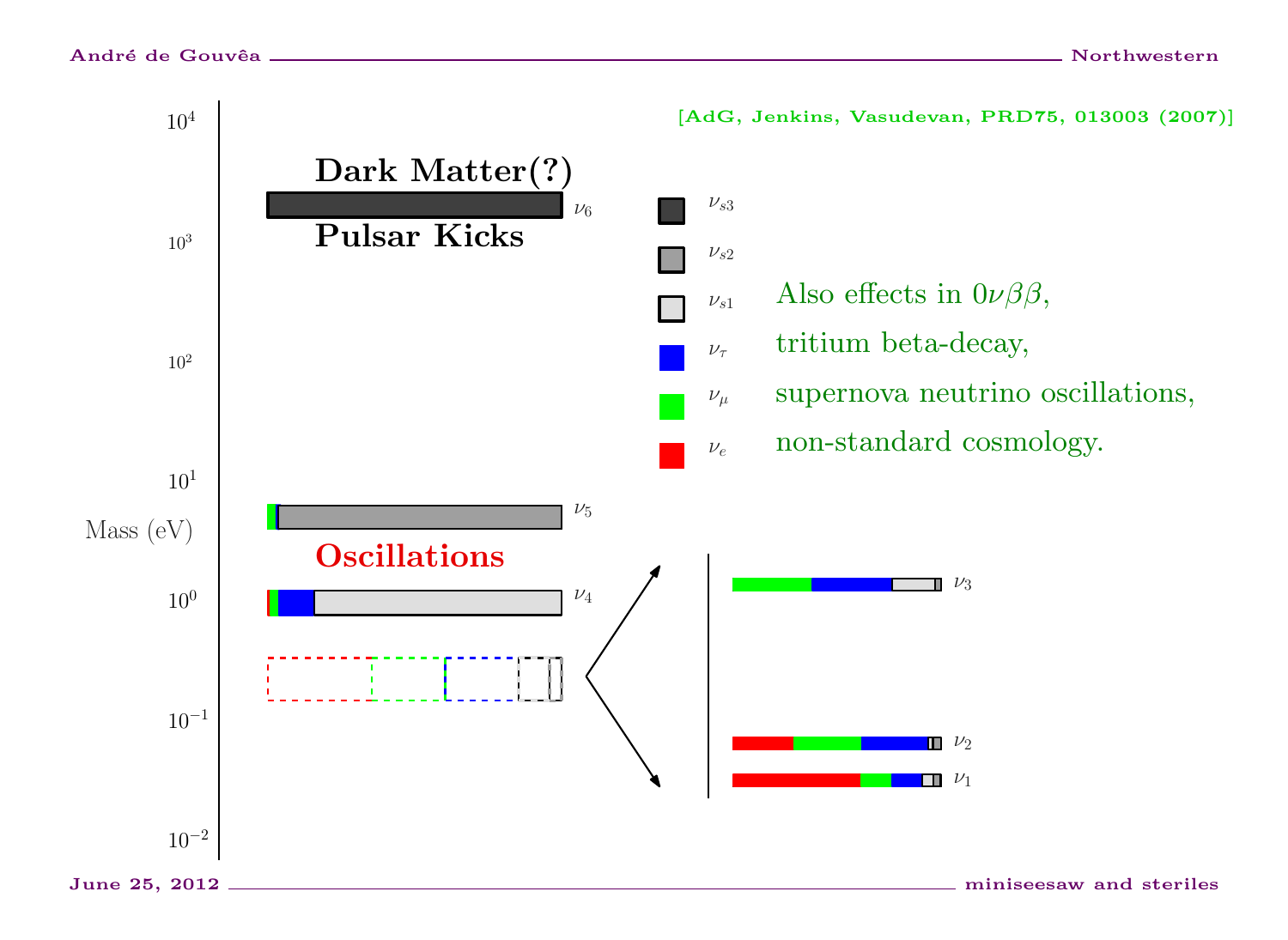# Predictions: Neutrinoless Double-Beta Decay

The exchange of Majorana neutrinos mediates lepton-number violating neutrinoless double-beta decay,  $0\nu\beta\beta$ :  $Z \rightarrow (Z+2)e^{-}e^{-}$ .

For light enough neutrinos, the amplitude for  $0\nu\beta\beta$  is proportional to the effective neutrino mass

$$
m_{ee} = \left| \sum_{i=1}^{6} U_{ei}^2 m_i \right| \sim \left| \sum_{i=1}^{3} U_{ei}^2 m_i + \sum_{i=1}^{3} \vartheta_{ei}^2 M_i \right|.
$$

However, upon further examination,  $m_{ee} = 0$  in the eV-seesaw. The contribution of light and heavy neutrinos exactly cancels! This seems to remain true to a good approximation as long as  $M_i \ll 1$  MeV.

$$
\left[\begin{array}{cc} & 0 & \mu^{\mathrm{T}} \\ \mu & M \end{array}\right] \rightarrow me_e \text{ is identically zero!}
$$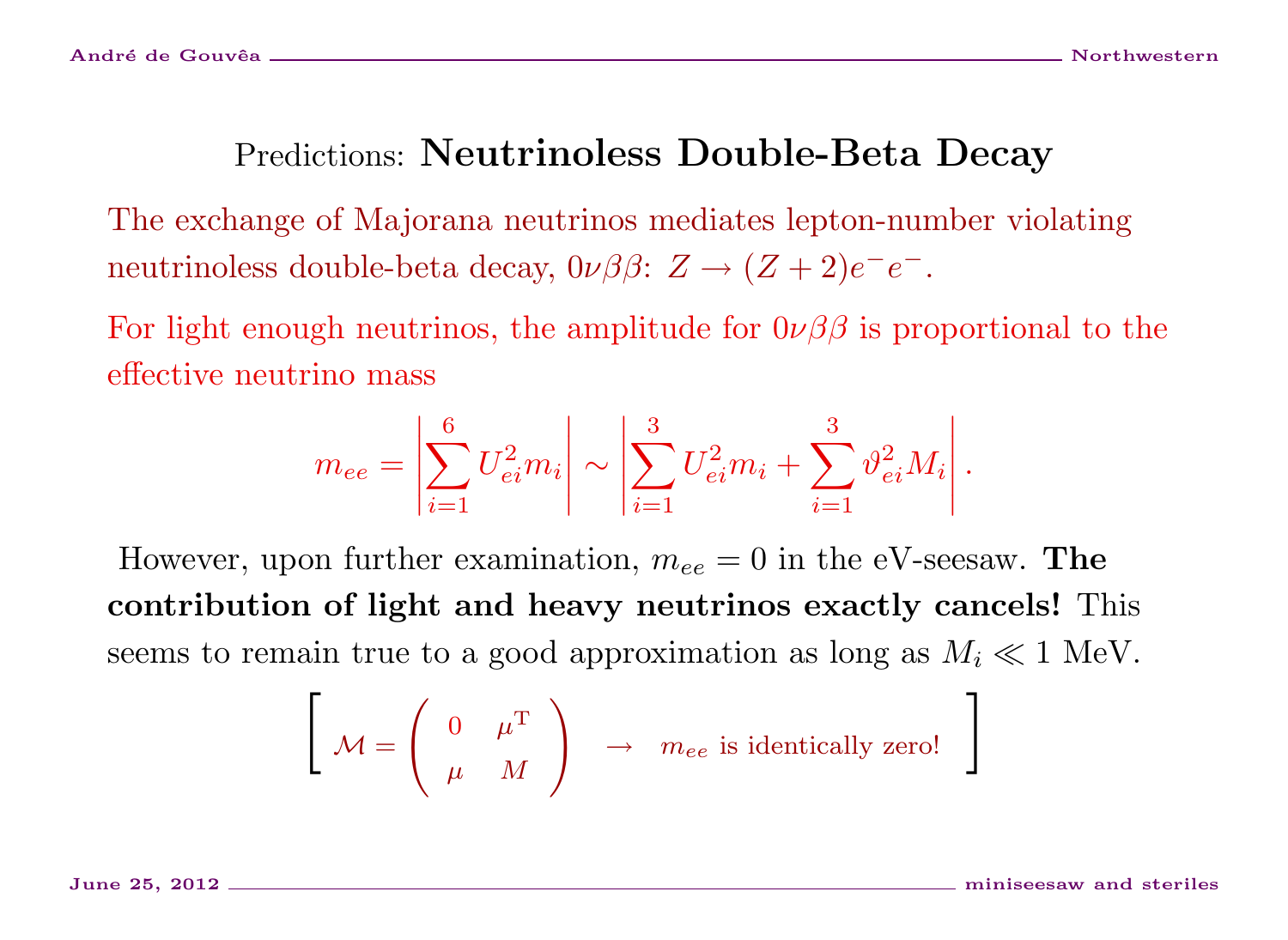(lack of) sensitivity in  $0\nu\beta\beta$  due to seesaw sterile neutrinos

[AdG, Jenkins, Vasudevan, hep-ph/0608147]

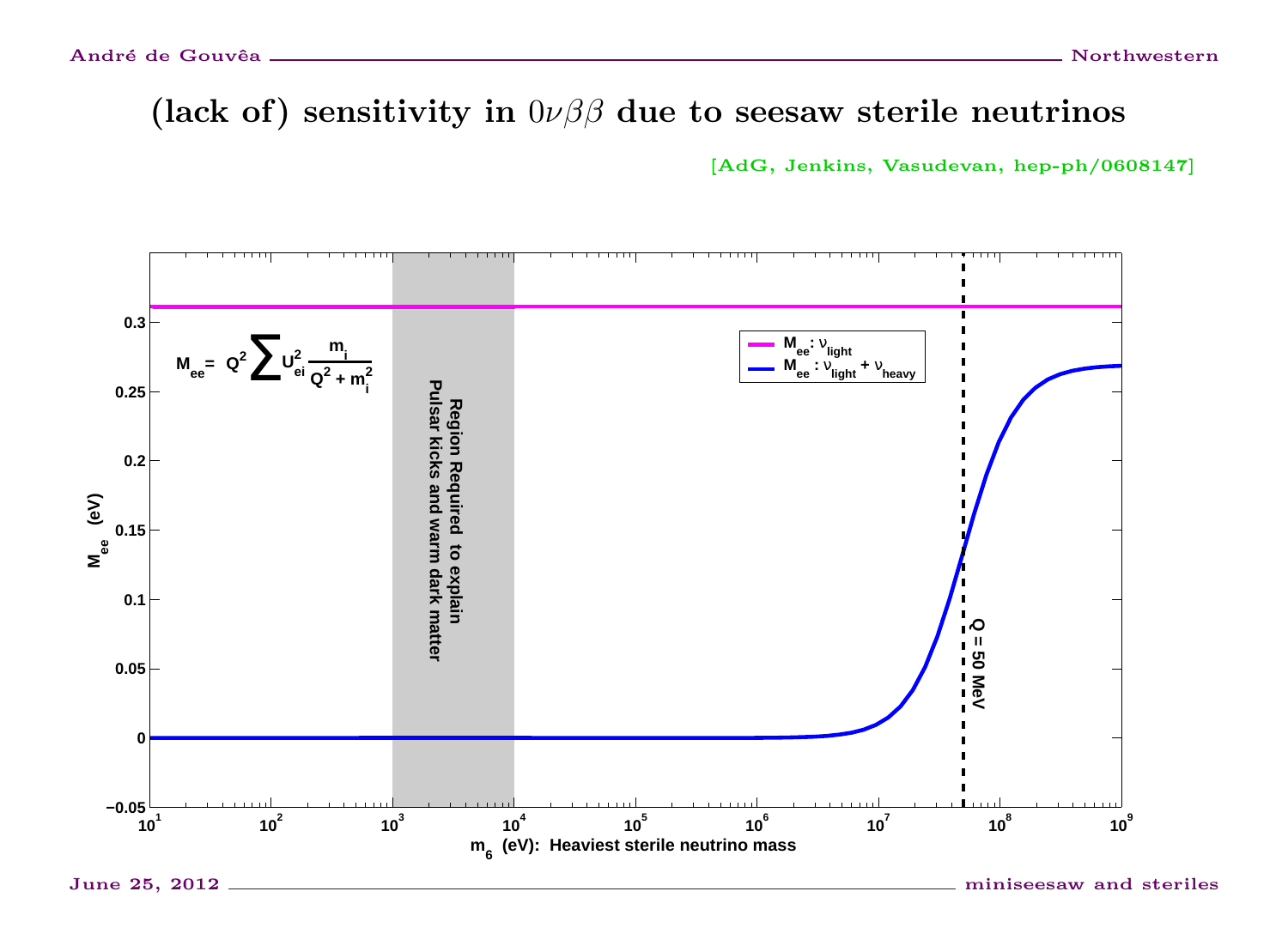## Predictions: Tritium beta-decay

Heavy neutrinos participate in tritium  $\beta$ -decay. Their contribution can be parameterized by

$$
m_{\beta}^{2} = \sum_{i=1}^{6} |U_{ei}|^{2} m_{i}^{2} \simeq \sum_{i=1}^{3} |U_{ei}|^{2} m_{i}^{2} + \sum_{i=1}^{3} |U_{ei}|^{2} m_{i} M_{i},
$$

as long as  $M_i$  is not too heavy (above tens of eV). For example, in the case of a 3+2 solution to the LSND anomaly, the heaviest sterile state (with mass  $M_1$ ) contributes the most:  $m_\beta^2 \simeq 0.7 \text{ eV}^2 \left(\frac{|U_{e_1}|^2}{0.7}\right)$  $\left(\frac{M_1}{0.7}\right)\left(\frac{m_1}{0.1 \, \text{ eV}}\right) \left(\frac{M_1}{10 \, \text{ eV}}\right)$  .

NOTE: next generation experiment (KATRIN) will be sensitive to  $O(10^{-1})$  eV<sup>2</sup>.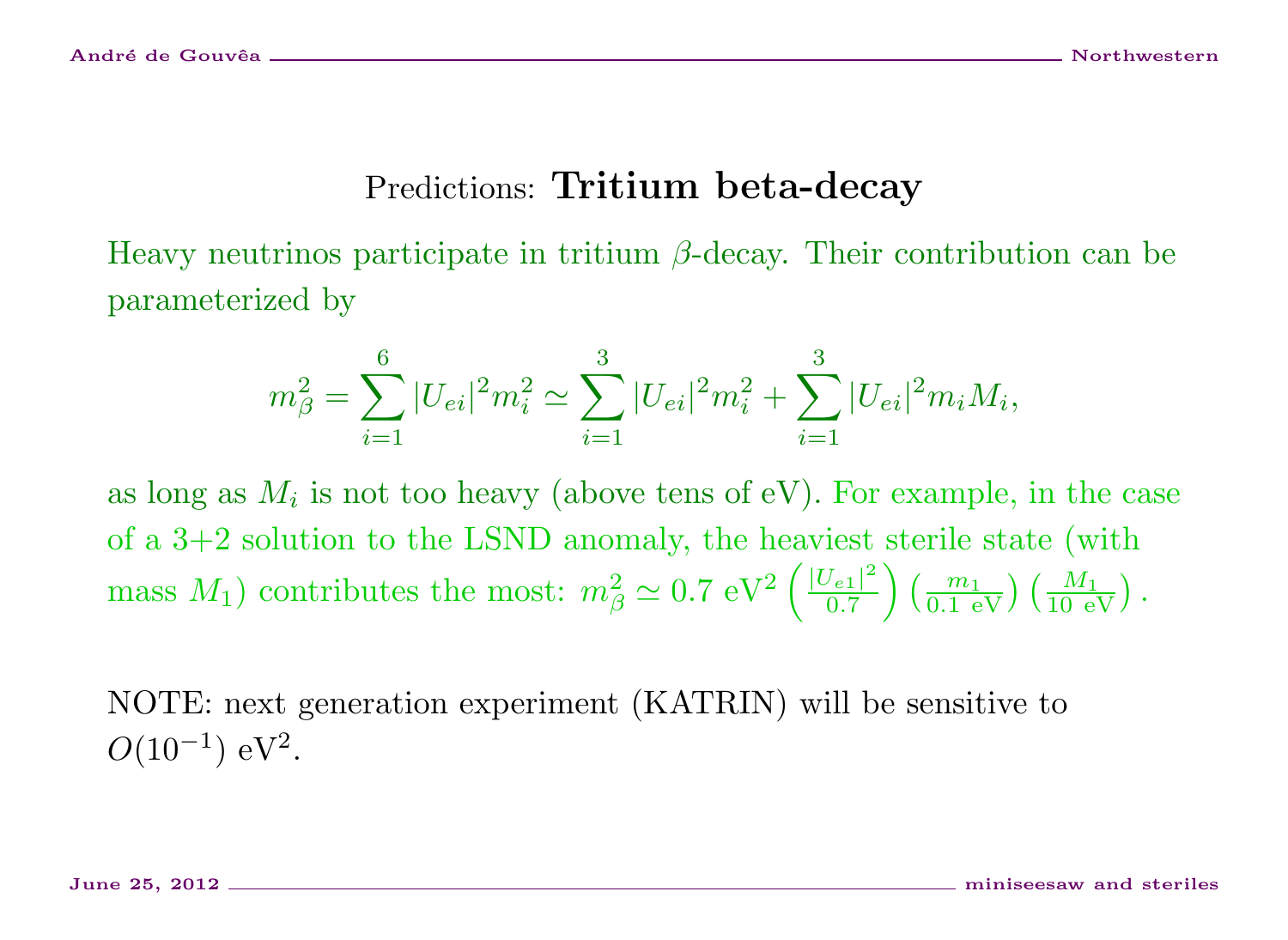#### sensitivity of tritium beta decay to seesaw sterile neutrinos

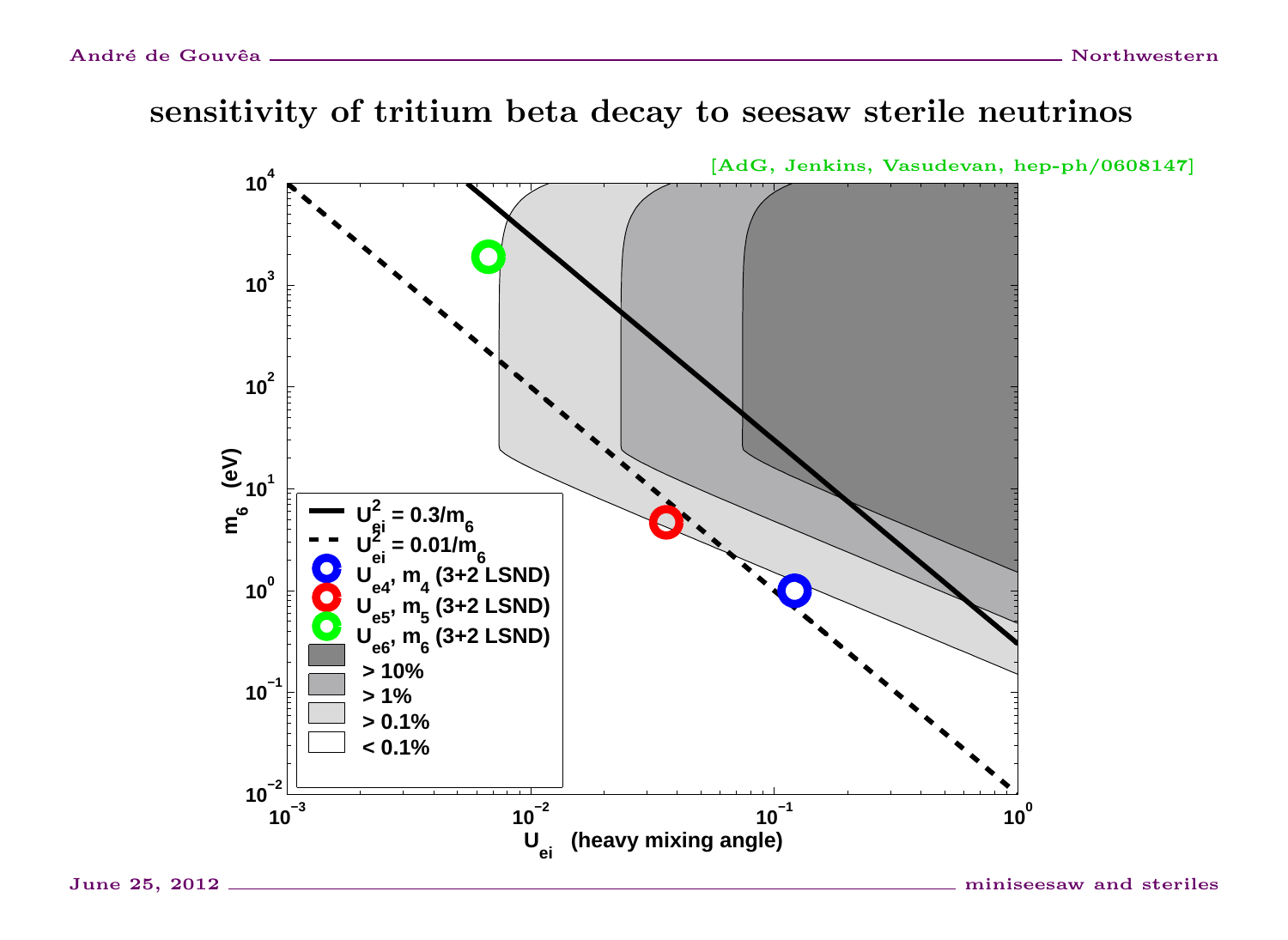

[Barrett, Formaggio, 1105.1326]

FIG. 2: Sensitivity of the KATRIN neutrino mass measurement for a sterile neutrino with relatively large mass splitting (dashed contours). Figures shows exclusion curves of mixing angle sin<sup>2</sup> (2 $\theta'_{S}$ ) versus mass splitting  $|\Delta m_S^2|^2$  for the 90% (blue),  $95\%$  (green), and  $99\%$  (red) C.L. after three years of data taking. Figure 7 from Ref. [2] show in solid curves in the background.

June 25, 2012 \_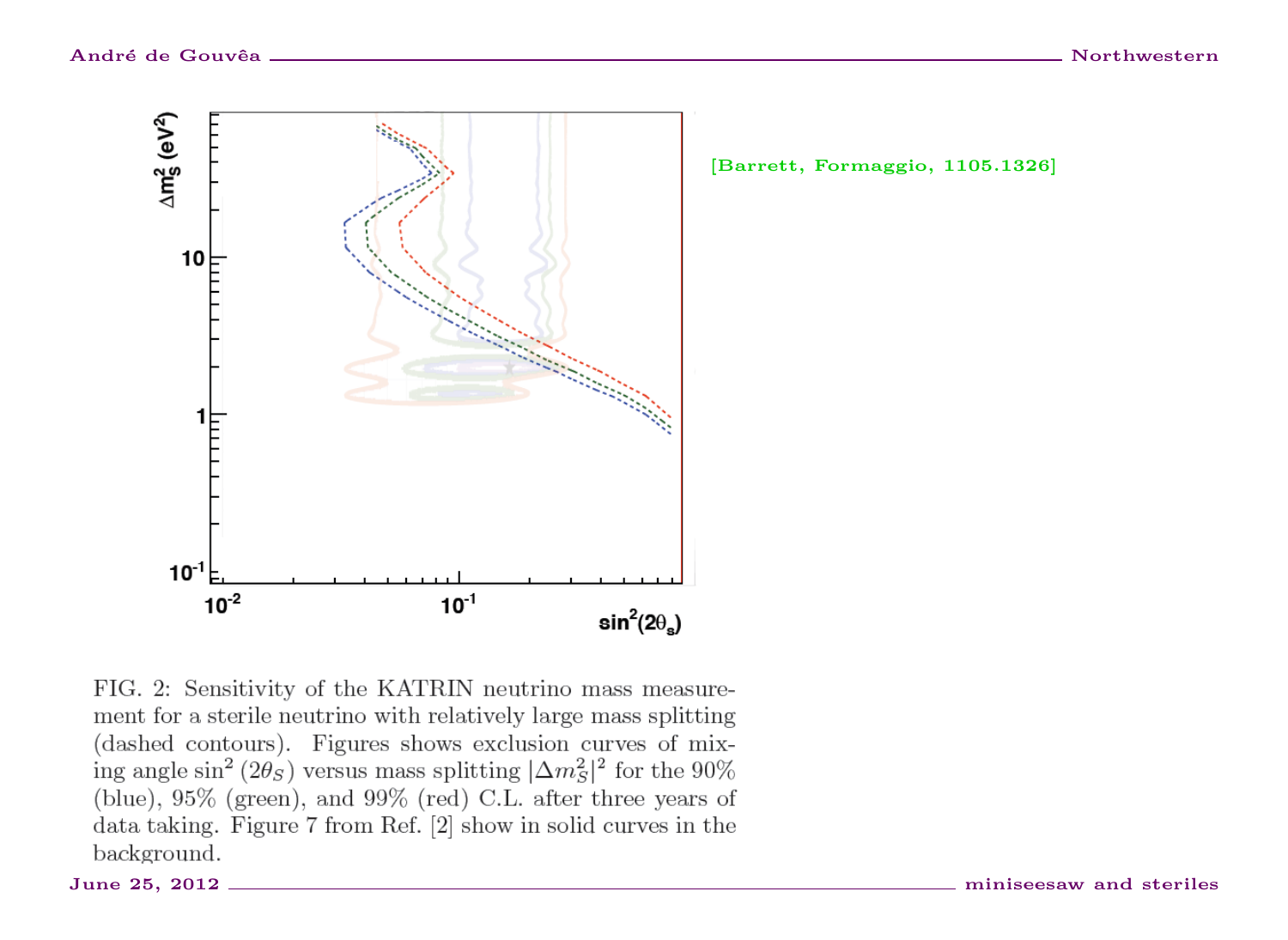## On Early Universe Cosmology / Astrophysics

A combination of the SM of particle physics plus the "concordance cosmological model" severely constrain light, sterile neutrinos with significant active-sterile mixing. Taken at face value, not only is the eV-seesaw ruled out, but so are all oscillation solutions to the LSND anomaly.

Hence,  $eV$ -seesaw  $\rightarrow$  nonstandard particle physics and cosmology? On the other hand. . .

• Right-handed neutrinos make good warm dark matter particles.

Asaka, Blanchet, Shaposhnikov, hep-ph/0503065.

- Sterile neutrinos are known to help out with r-process nucleosynthesis in supernovae, . . .
- ... and may help explain the peculiar peculiar velocities of pulsars ...

June 25, 2012 miniseesaw and steriles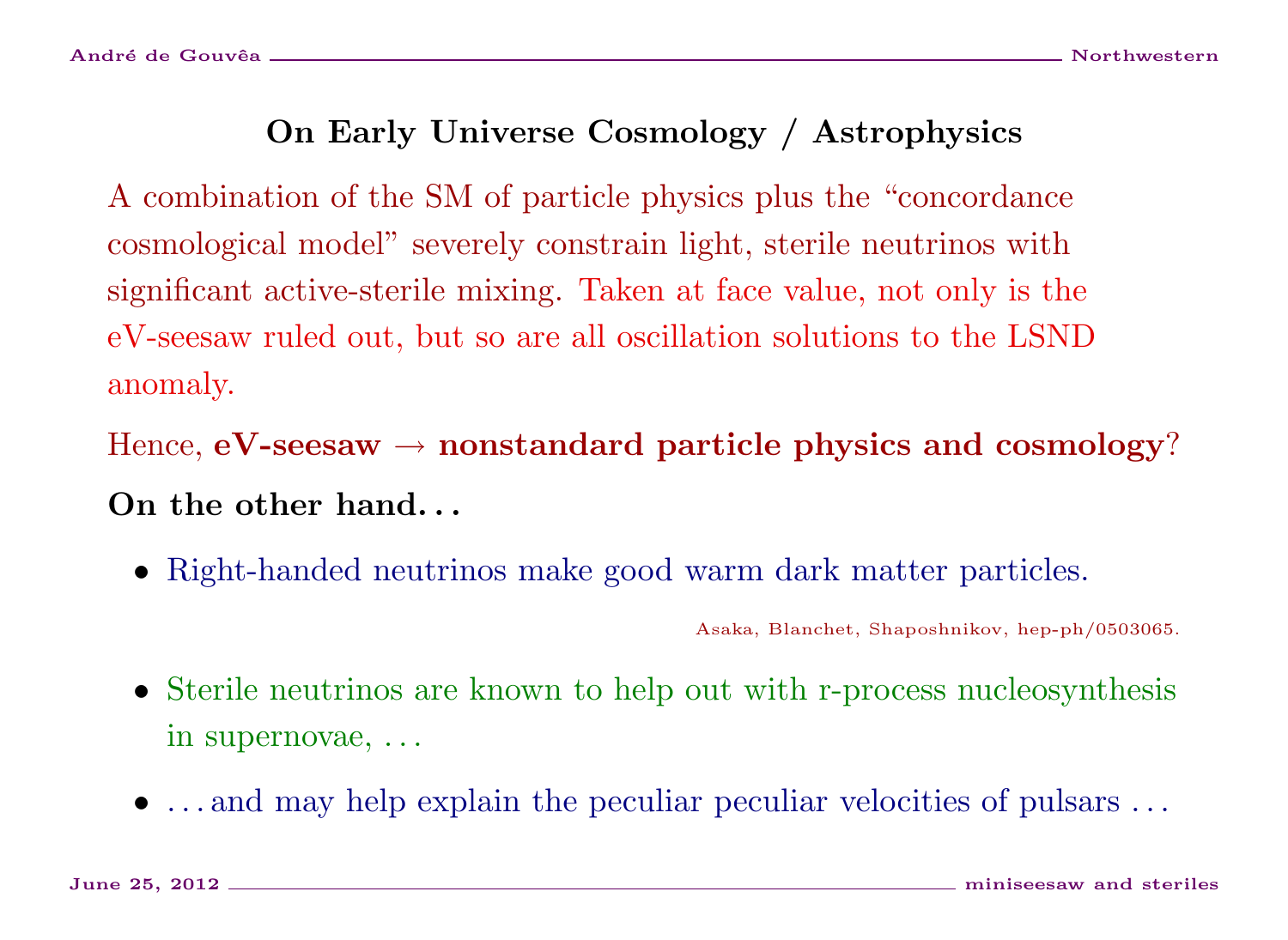#### What if  $1 \text{ GeV} < M < 1 \text{ TeV}$ ?

Naively, one expects

$$
\Theta \sim \sqrt{\frac{m_a}{M}} < 10^{-5} \sqrt{\frac{1\,\,\text{GeV}}{M}},
$$

such that, for  $M = 1$  GeV and above, sterile neutrino effects are mostly negligible.

However,

$$
\Theta = V \sqrt{\text{diag}(m_1, m_2, m_3)} R^{\dagger} M^{-1/2},
$$

and the magnitude of the entries of  $R$  can be arbitrarily large  $[\cos(ix) = \cosh(x) \gg 1$  if  $x > 1$ .

This is true as long as

- $\lambda v \ll M$  (seesaw approximation holds)
- $\lambda < 4\pi$  (theory is "well-defined")

This implies that, in principle,  $\Theta$  is a quasi-free parameter – independent from light neutrino masses and mixing – as long as  $\Theta \ll 1$  and  $M < 1$  TeV.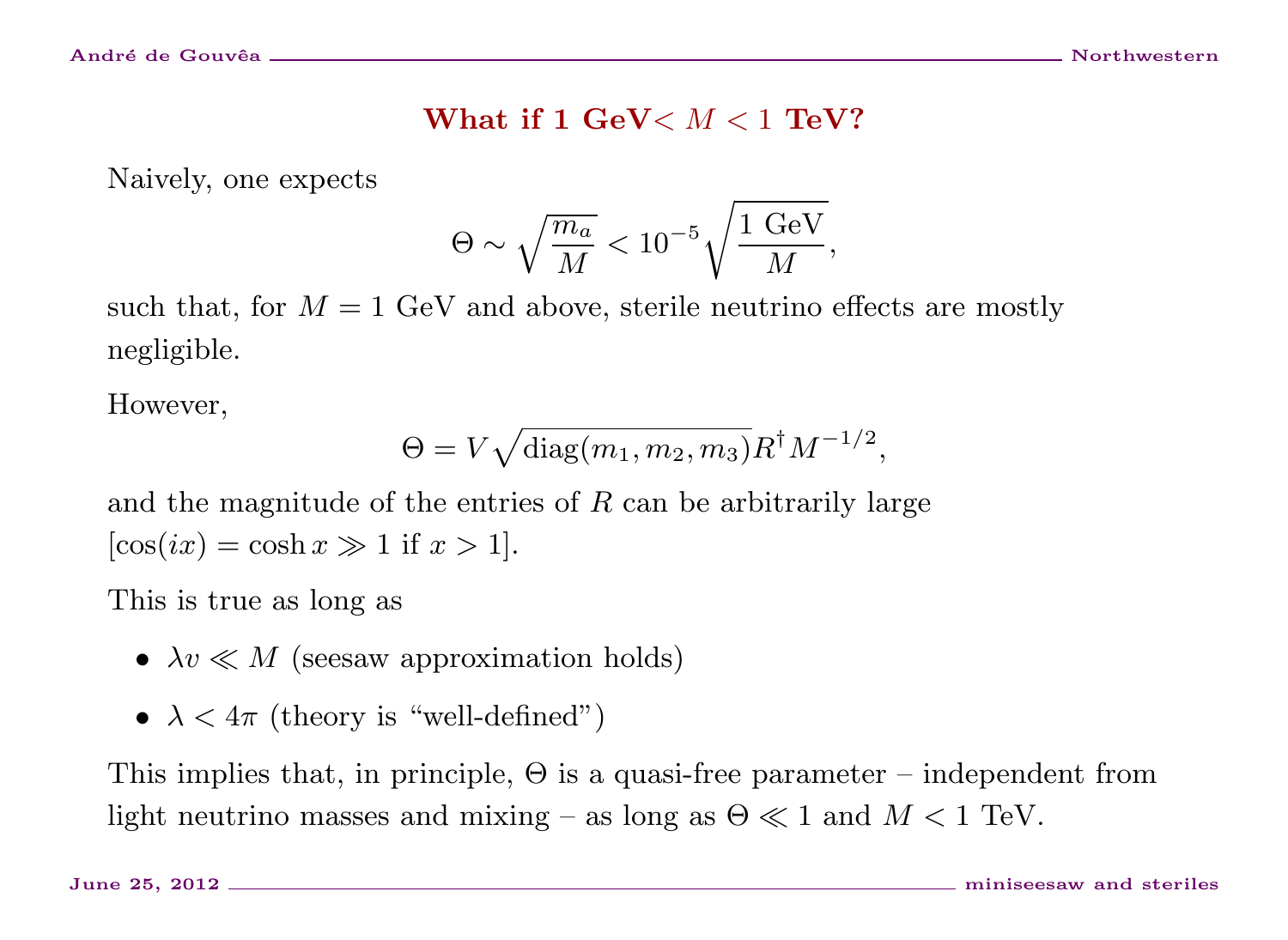#### What Does  $R \gg 1$  Mean?

It is illustrative to consider the case of one active neutrino of mass  $m_3$  and two sterile ones, and further assume that  $M_1 = M_2 = M$ . In this case,

$$
\Theta = \sqrt{\frac{m_3}{M}} \left( \cos \zeta \sin \zeta \right),
$$
  
\n
$$
\lambda v = \sqrt{m_3 M} \left( \cos \zeta^* \sin \zeta^* \right) \equiv \left( \lambda_1 \lambda_2 \right).
$$

If  $\zeta$  has a large imaginary part  $\Rightarrow \Theta$  is (exponentially) larger than  $(m_3/M)^{1/2}$ ,  $\lambda_i$  neutrino Yukawa couplings are much larger than  $\sqrt{m_3M/v_0}$ 

The reason for this is a strong cancellation between the contribution of the two different Yukawa couplings to the active neutrino mass

$$
\Rightarrow m_3 = \lambda_1^2 v^2 / M + \lambda_2^2 v^2 / M.
$$

For example:  $m_3 = 0.1$  eV,  $M = 100$  GeV,  $\zeta = 14i$  ⇒  $\lambda_1 \sim 0.244, \lambda_2 \sim -0.244i$ , while  $|y_1| - |y_2| \sim 3.38 \times 10^{-13}$ .

NOTE: cancellation may be consequence of a symmetry (say, lepton number). See, for example, the "inverse seesaw" Mohapatra and Valle, PRD34, 1642 (1986).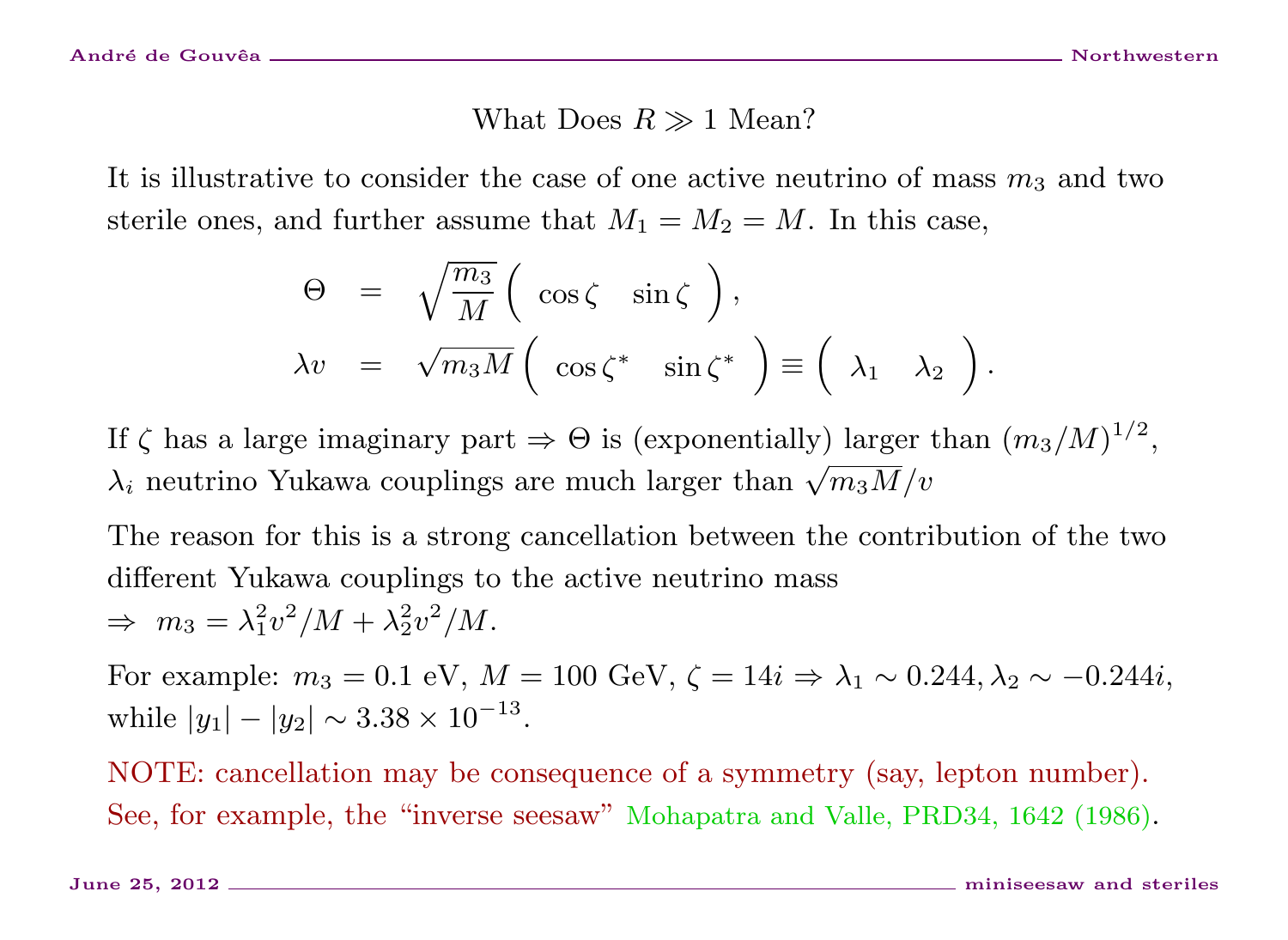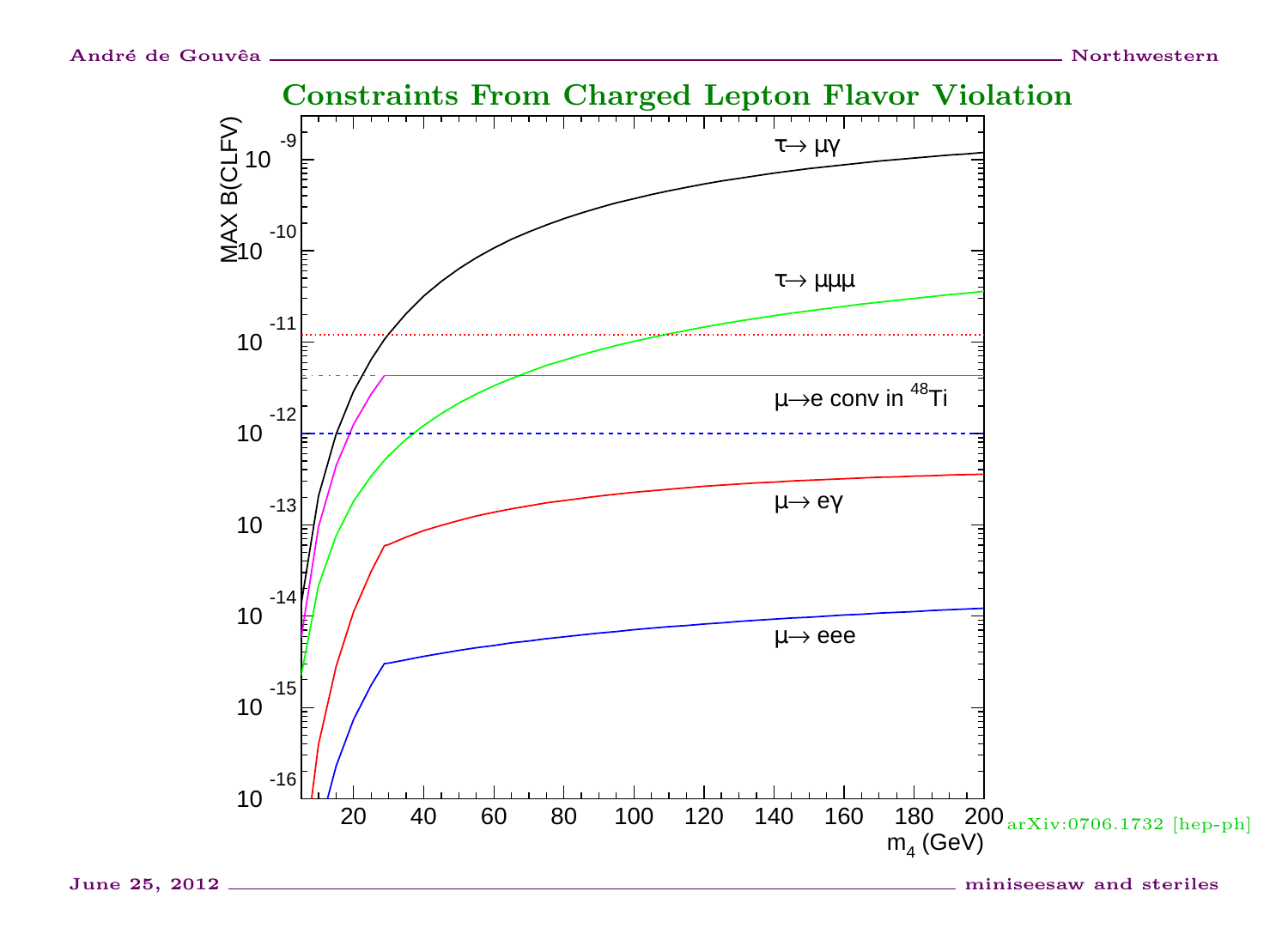#### Weak Scale Seesaw, and Accidentally Light Neutrino Masses

[AdG arXiv:0706.1732 [hep-ph]]

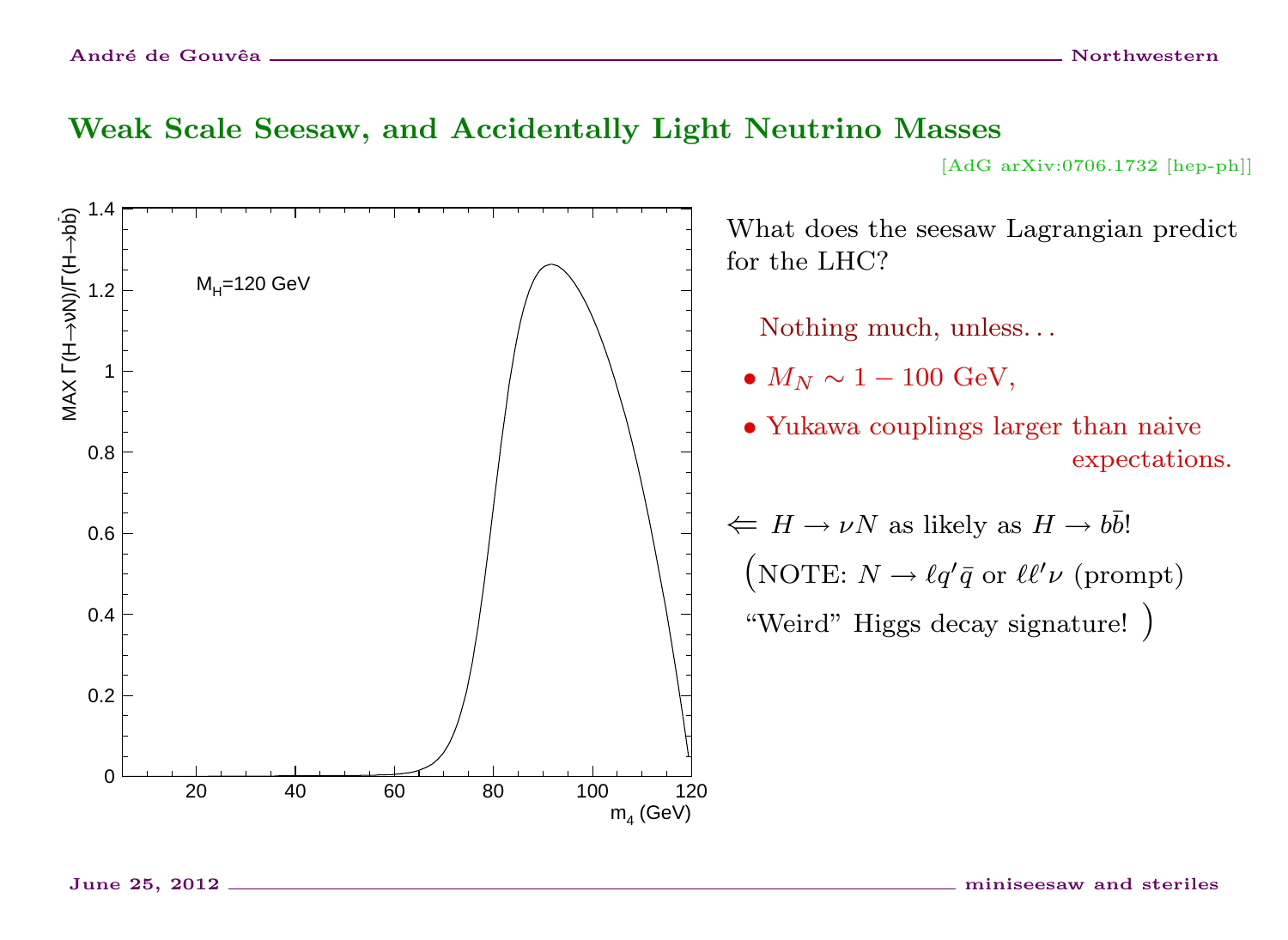## Going All the Way: What Happens When  $M \ll \mu$ ?

In this case, the six Weyl fermions pair up into three quasi-degenerate states ("quasi-Dirac fermions").

These states are fifty–fifty active–sterile mixtures. In the limit  $M \to 0$ , we end up with Dirac neutrinos, which are clearly allowed by all the data.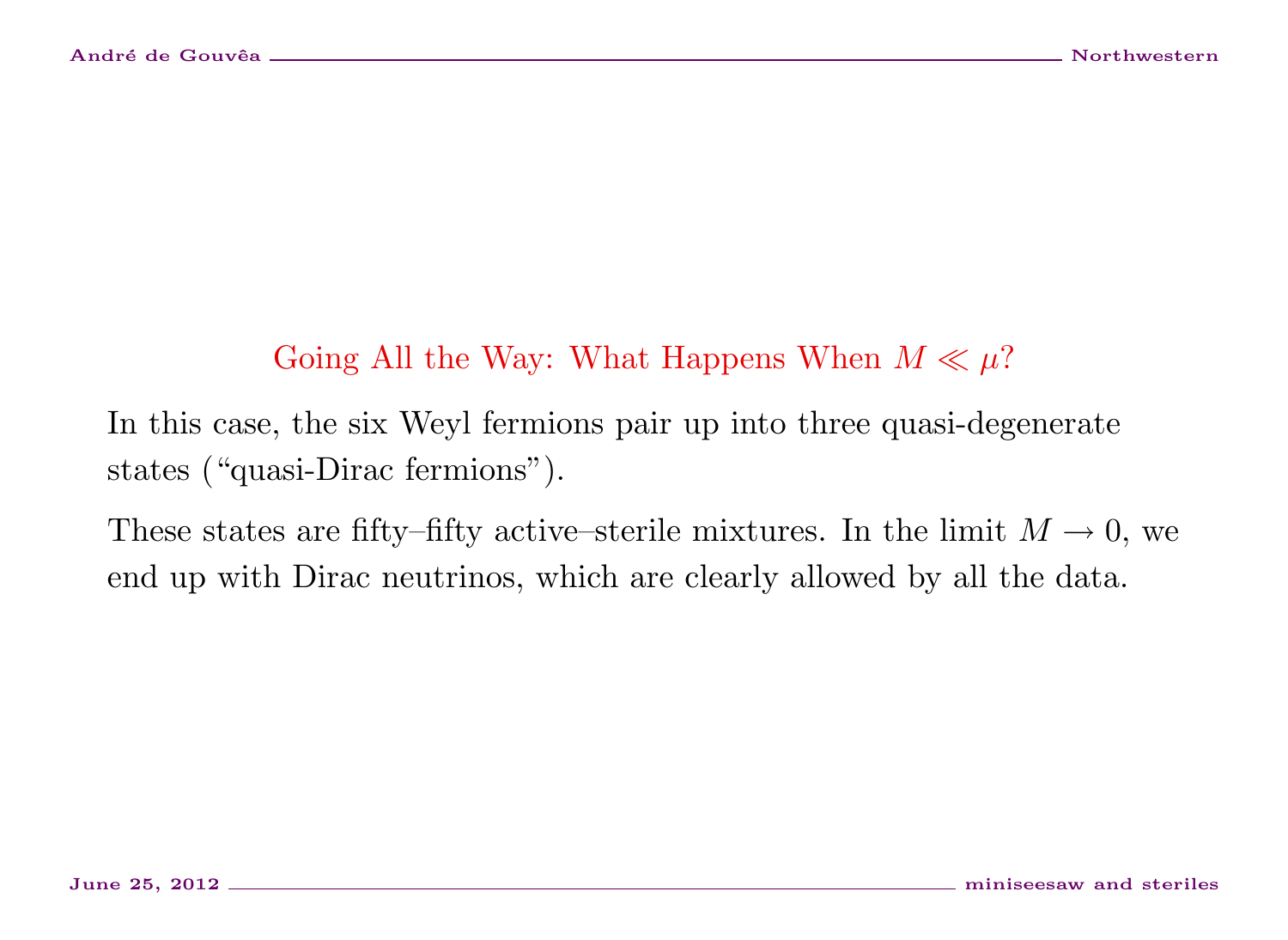

![](_page_23_Figure_3.jpeg)

• tiny new  $\Delta m^2 = \epsilon \Delta m_{12}^2$ ,

 $\bullet$  maximal mixing!

 $\bullet$  Effects in Solar  $\nu s$ 

June 25, 2012 \_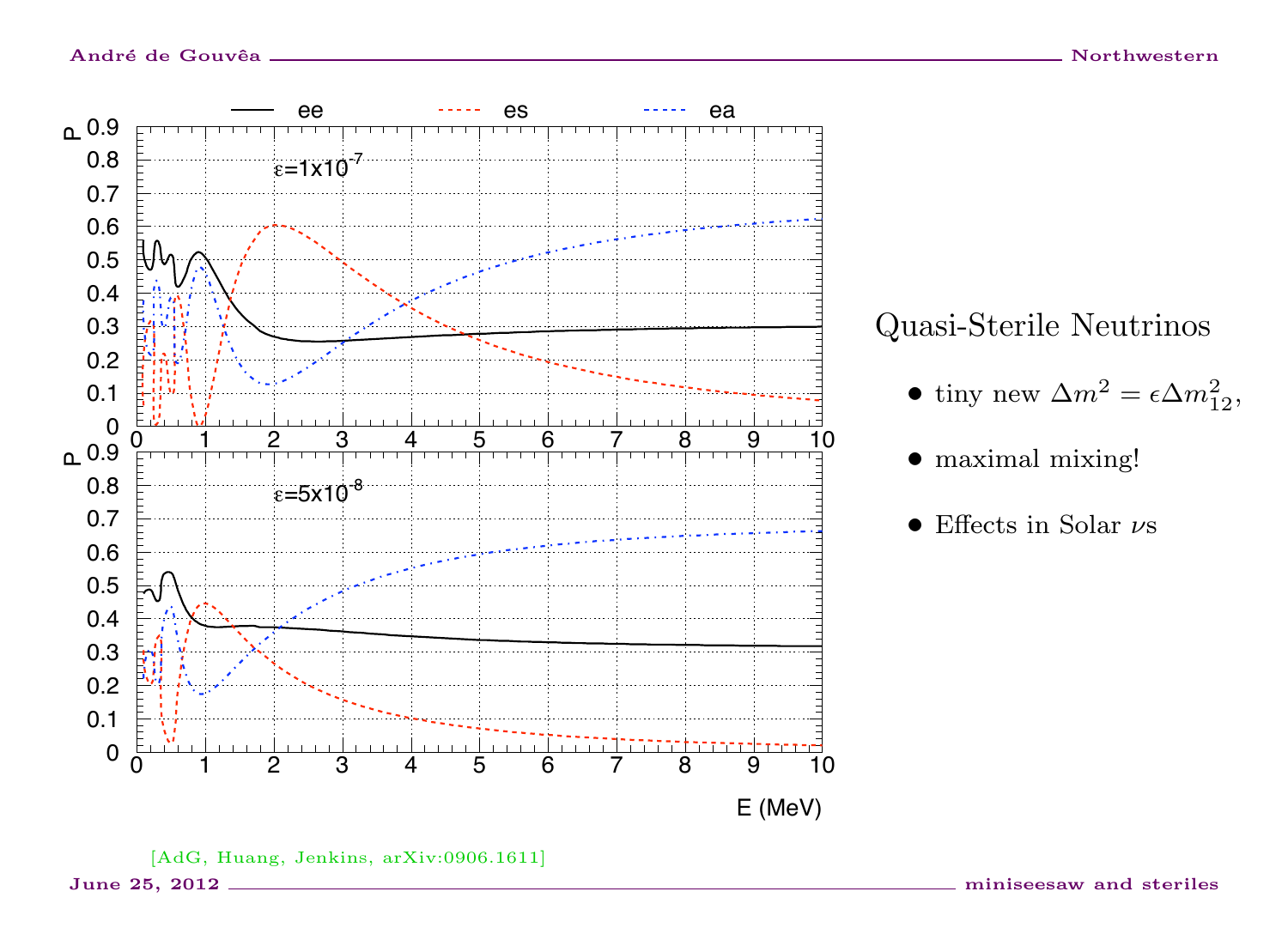![](_page_24_Figure_2.jpeg)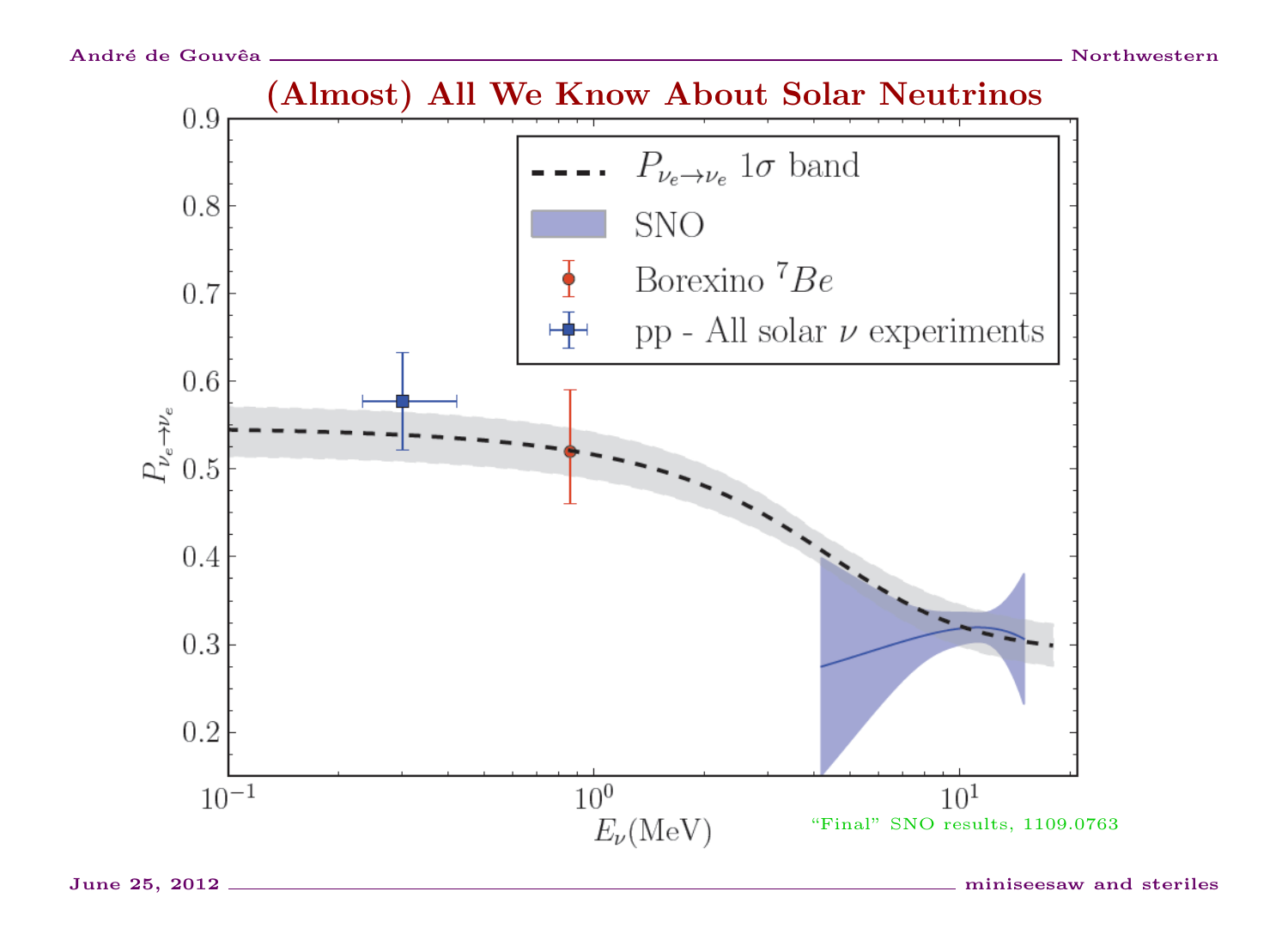![](_page_25_Figure_0.jpeg)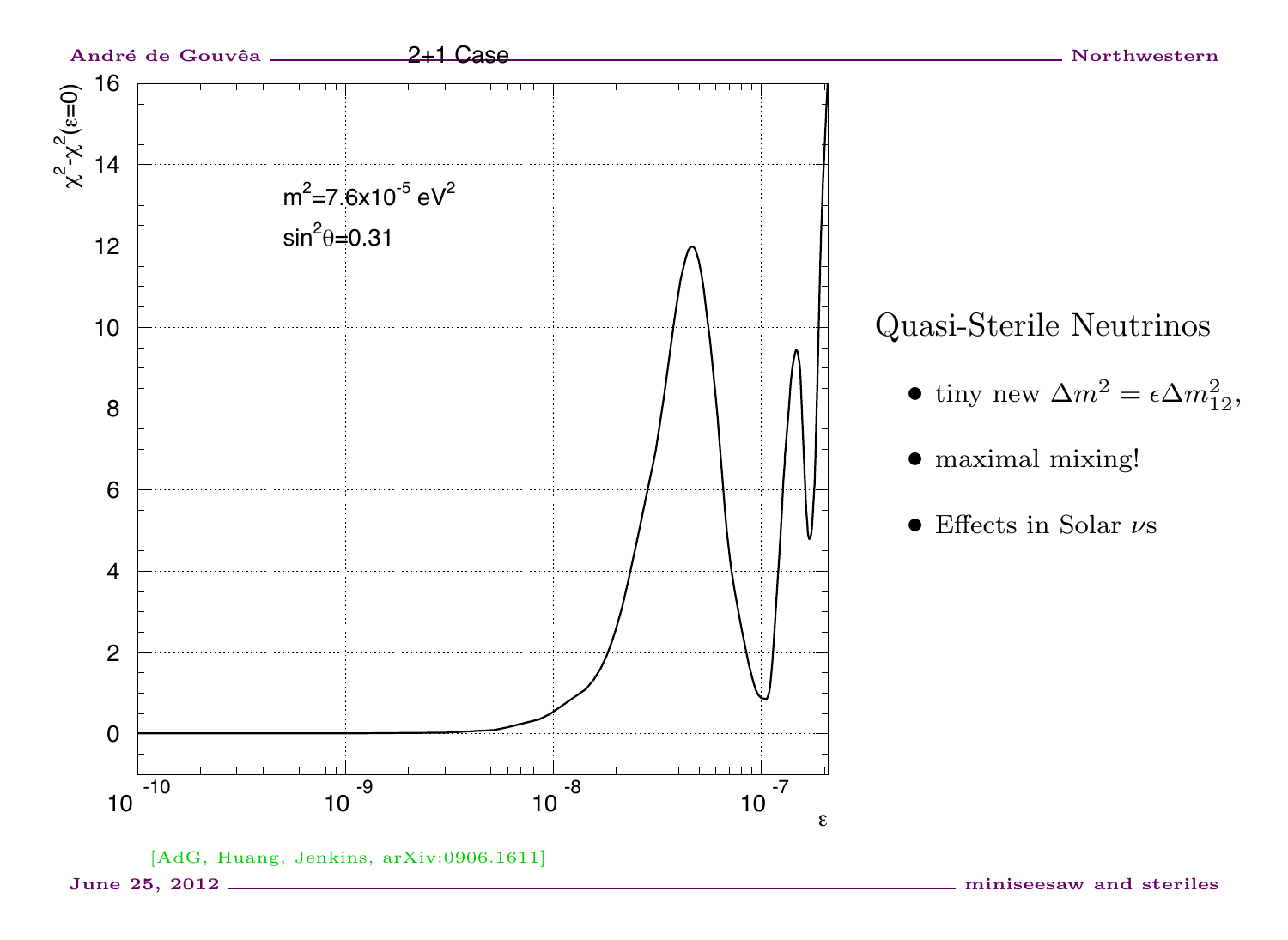## Non-Seesaw Sterile Solar  $\nu s$  – Explaining the "Non-MSW Dip"

![](_page_26_Figure_3.jpeg)

- $R_{\Delta} = \frac{\Delta m_{01}^2}{\Delta m_{12}^2}$  very light, mostly sterile state
- $\bullet$  solid line:  $P_{ee}$
- dashed line:  $1-P_{es}$

 ${\rm ^7Be}$  neutrinos at  $1.1\times10^4$   ${\rm MeV/eV^2}$ 

Low Energy  ${}^{8}B$  neutrinos at  $6.3 \times 10^{4}$  MeV/eV<sup>2</sup>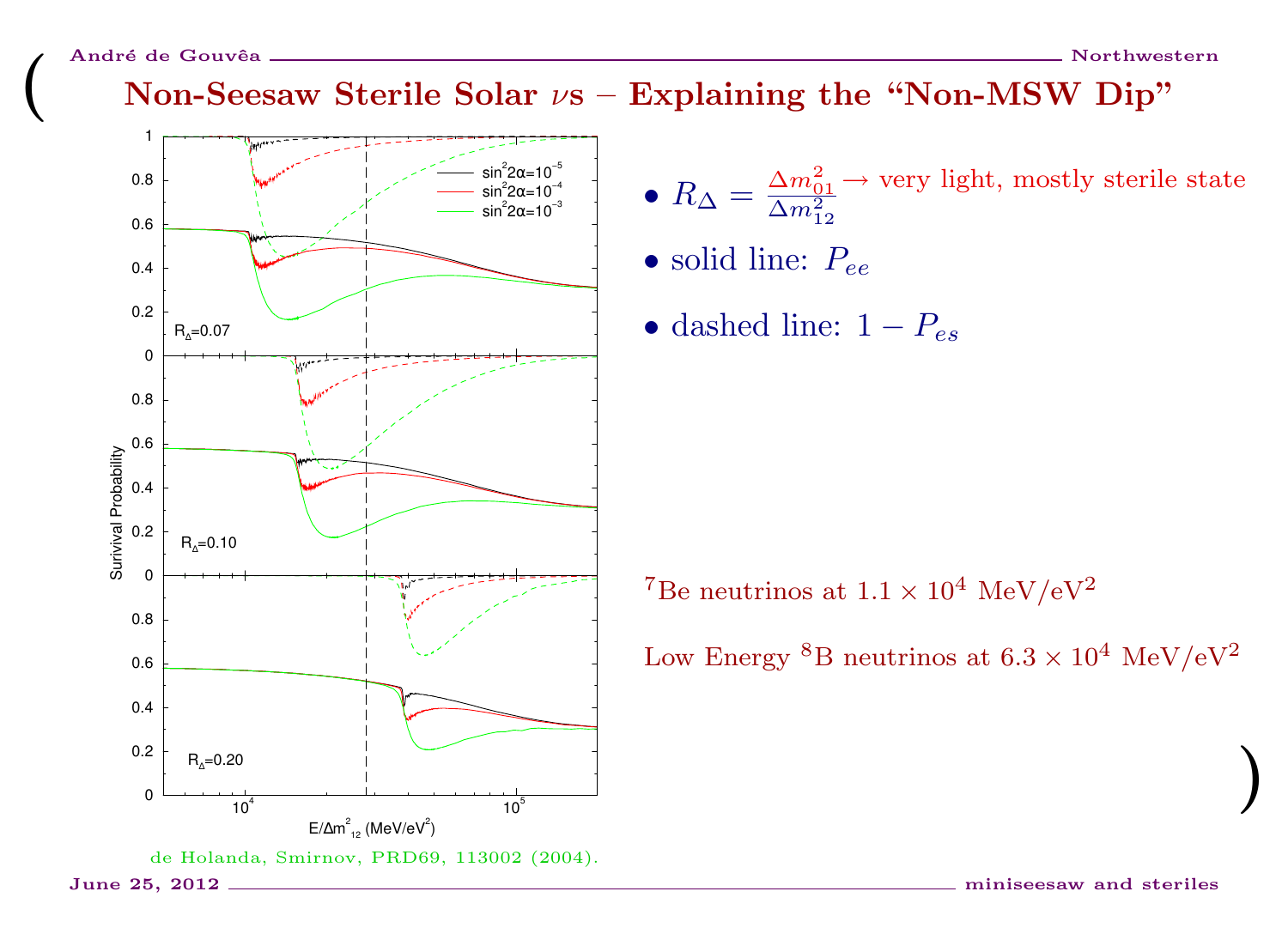#### **Constraining the Seesaw Lagrangian**

![](_page_27_Figure_3.jpeg)

<sup>[</sup>AdG, Huang, Jenkins, arXiv:0906.1611]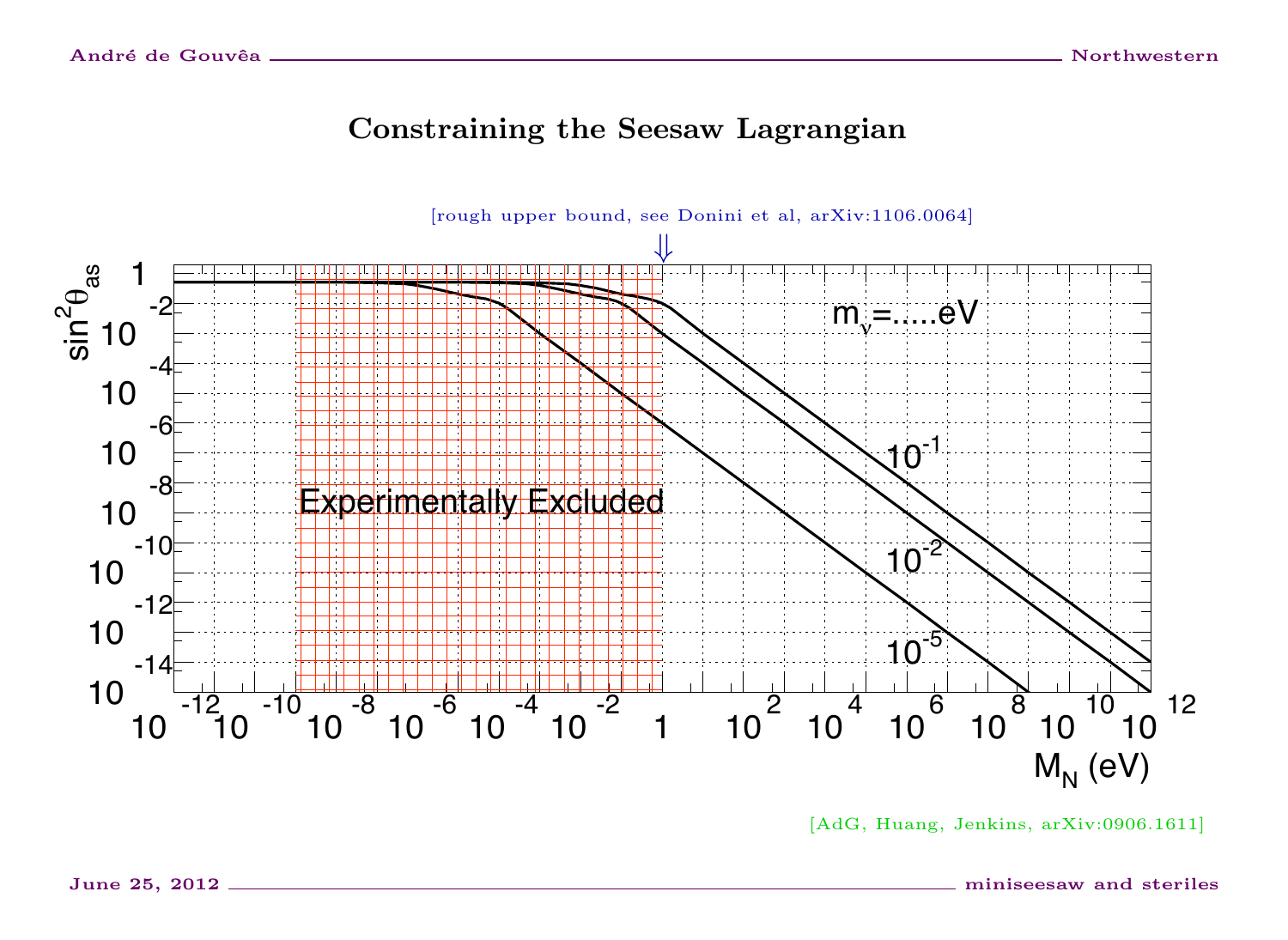Can we improve our sensitivity?

![](_page_28_Figure_3.jpeg)

<sup>[</sup>AdG, Huang, Jenkins, arXiv:0906.1611]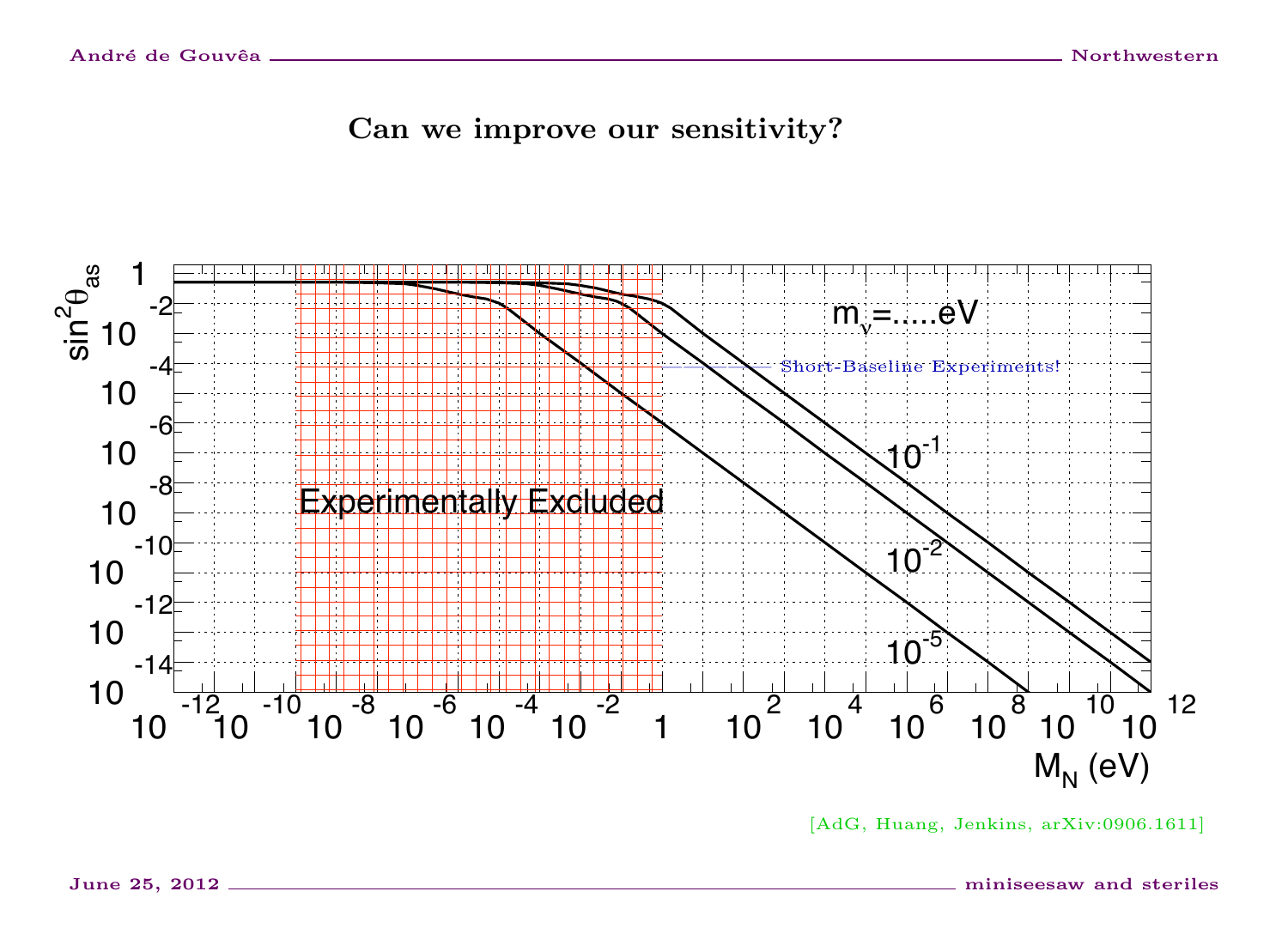#### Model independent constraints

Constraints depend, unfortunately, on  $m_i$  and  $M_i$  and R. E.g.,

$$
U_{e4} = U_{e1}A\sqrt{\frac{m_1}{m_4}} + U_{e2}B\sqrt{\frac{m_2}{m_4}} + U_{e3}C\sqrt{\frac{m_3}{m_4}},
$$
  

$$
U_{\mu 4} = U_{\mu 1}A\sqrt{\frac{m_1}{m_4}} + U_{\mu 2}B\sqrt{\frac{m_2}{m_4}} + U_{\mu 3}C\sqrt{\frac{m_3}{m_4}},
$$
  

$$
U_{\tau 4} = U_{\tau 1}A\sqrt{\frac{m_1}{m_4}} + U_{\tau 2}B\sqrt{\frac{m_2}{m_4}} + U_{\tau 3}C\sqrt{\frac{m_3}{m_4}},
$$

where

$$
A^2 + B^2 + C^2 = 1.
$$

One can pick  $A, B, C$  such that two of these vanish. But the other one is maximized, along with  $U_{\alpha 5}$  and  $U_{\alpha 6}$ .

Can we (a) constrain the seesaw scale with combined bounds on  $U_{\alpha 4}$  or (b) testing the low energy seesaw if nonzero  $U_{\alpha 4}$  are discovered?

AdG, Huang arXiv:1110.6122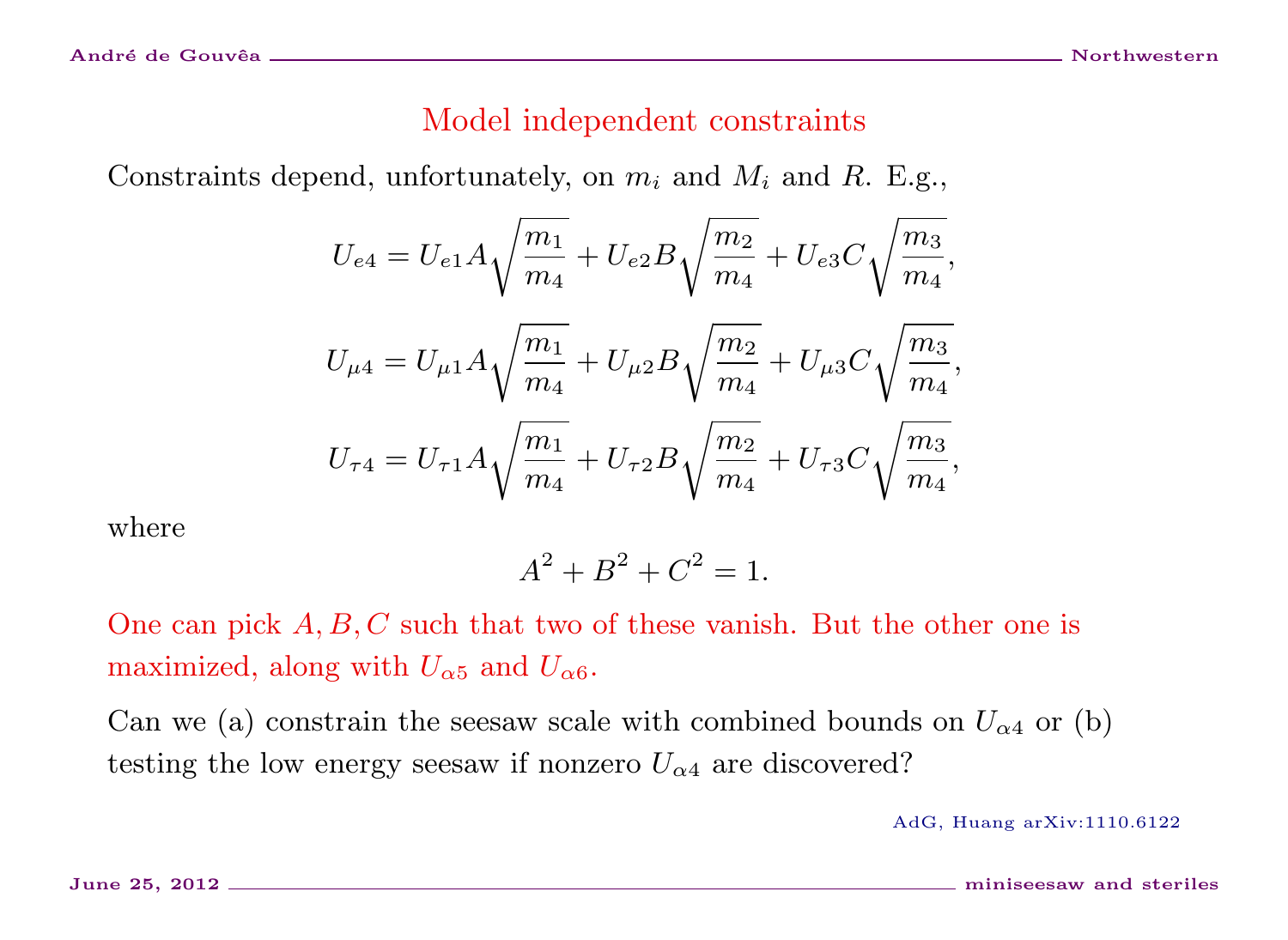## Concrete Example: 2 right-handed neutrinos

$$
X_{\text{normal}} = \begin{pmatrix} 0.23e^{i\phi} & 0.1e^{i\delta} \\ (0.25 - 0.02e^{-i\delta})e^{i\phi} & 0.70 \\ -(0.25 + 0.02e^{-i\delta})e^{i\phi} & 0.70 \end{pmatrix} \begin{pmatrix} \cos\zeta & \sin\zeta \\ -\sin\zeta & \cos\zeta \end{pmatrix}
$$

$$
X_{\text{inverted}} = \begin{pmatrix} 0.83e^{i\psi} & 0.55\\ -(0.39 + 0.06e^{-i\delta})e^{i\psi} & 0.59 - 0.04e^{-i\delta} \\ (0.39 - 0.06e^{-i\delta})e^{i\psi} & -0.59 - 0.04e^{-i\delta} \end{pmatrix} \begin{pmatrix} \cos\zeta & \sin\zeta \\ -\sin\zeta & \cos\zeta \end{pmatrix}
$$
  

$$
\zeta \in C
$$

where

$$
X_{\rm normal\,\,(inverted)} = \Theta \sqrt{\frac{m_{\rm heavy}}{m_3\,\,(m_2)}}
$$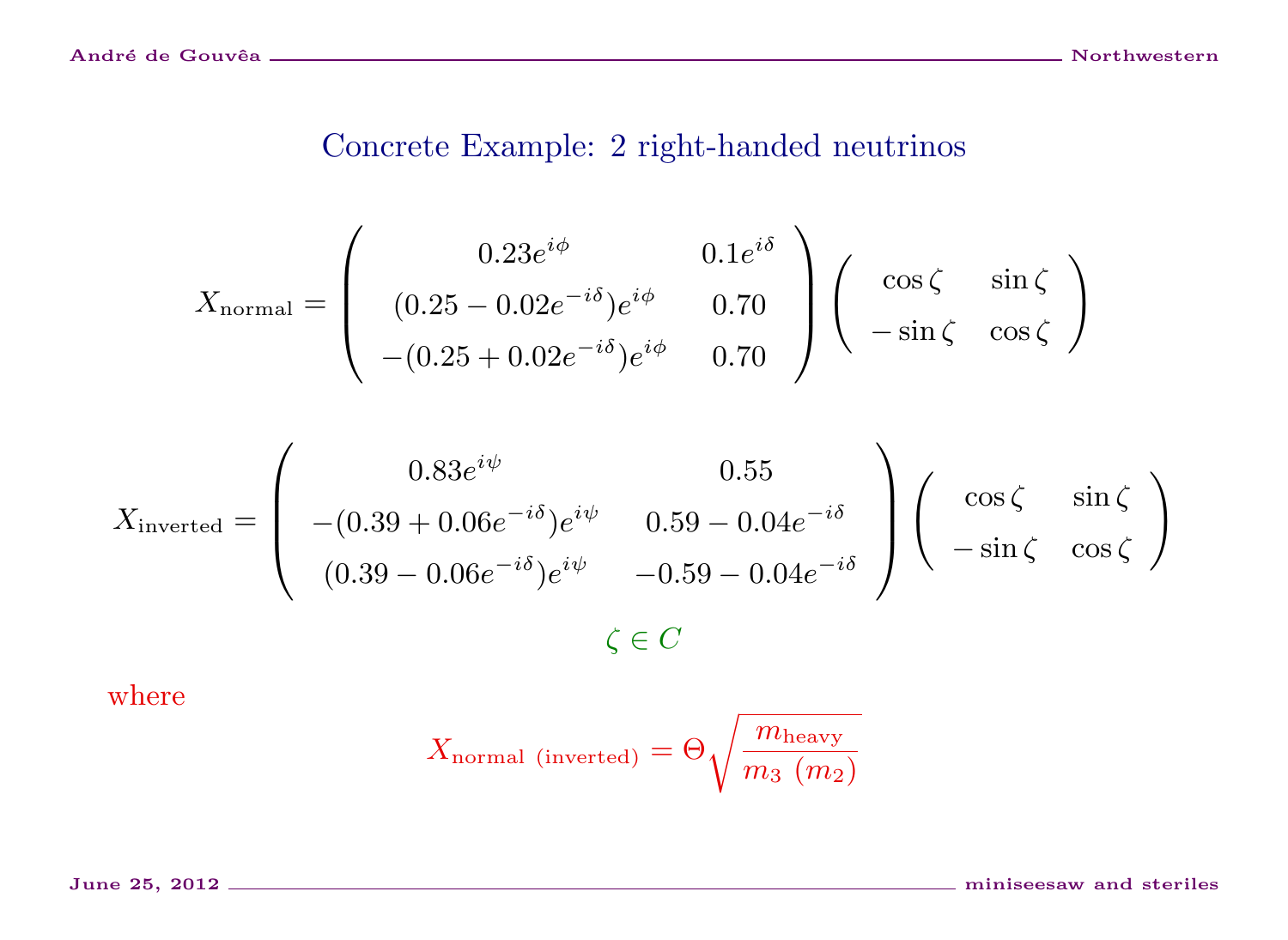Some Relevant Examples: [AdG, W-C Huang, arXiv:1110.6122]

 $\zeta = 3/4\pi + i$ ,  $\delta = 6/5\pi$ ,  $\phi = \pi/2$  and a normal mass hierarchy,

$$
X_{\text{normal}} = \begin{pmatrix} 0.41e^{-0.66i} & 0.45e^{1.03i} \\ 0.62e^{2.67i} & 0.61e^{-2.62i} \\ 1.27e^{2.44i} & 1.26e^{-2.41i} \end{pmatrix}.
$$

 $\zeta = 2/3\pi + 0.3i$ ,  $\delta = 0$ ,  $\psi = \pi/2$ , and an inverted mass hierarchy,

$$
X_{\text{inverted}} = \begin{pmatrix} 0.44e^{-2.24i} & 0.62e^{1.83i} \\ 0.69e^{2.66i} & 0.66e^{-2.14i} \\ 0.71e^{-0.39i} & 0.60e^{0.89i} \end{pmatrix}.
$$

both accommodate 3+2 fit for  $m_4^2 = 0.5$  eV<sup>2</sup> and  $m_5^2 = 0.9$  eV<sup>2</sup>. Furthermore,  $|U_{\tau4}|$  and  $|U_{\tau5}|$  are completely fixed. No more free parameters. They are also both larger than (or at least as large as  $|U_{\mu 4}|$  and  $|U_{\mu 5}|$ ).

 $\nu_{\mu} \rightarrow \nu_{\tau}$  MUST be observed if this is the origin of the two mostly sterile neutrinos.

June 25, 2012 miniseesaw and steriles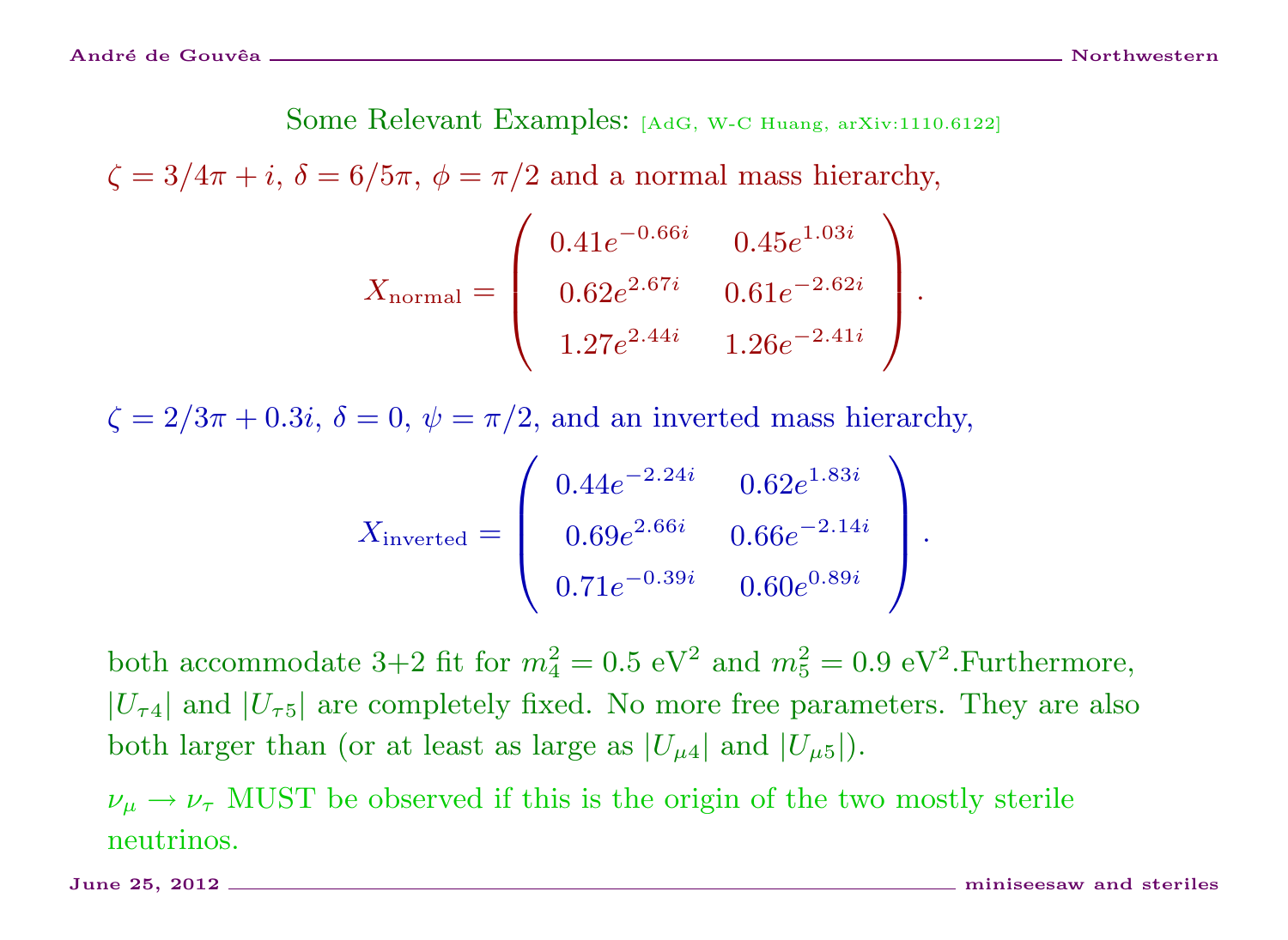![](_page_32_Figure_0.jpeg)

**Figure 2:** Left:  $3\sigma$  ranges on the plane  $(|U_{\alpha 4}|, |U_{\alpha 5}|)$  for  $\alpha = e$  (solid),  $\mu$  (dashed) and  $\tau$  (dotted) for the NH, with  $M_1$  and  $M_2$  fixed to the KMS values of Table 2. Right: same for the IH and with the GL values of  $M_1$  and  $M_2$ . The symbols: circle (e) and square ( $\mu$ ) correspond to the best fit points of the  $3+2$  PM fits from Table 2.

More detailed recent analysis done by Donini *et al* in arXiv:1205.5230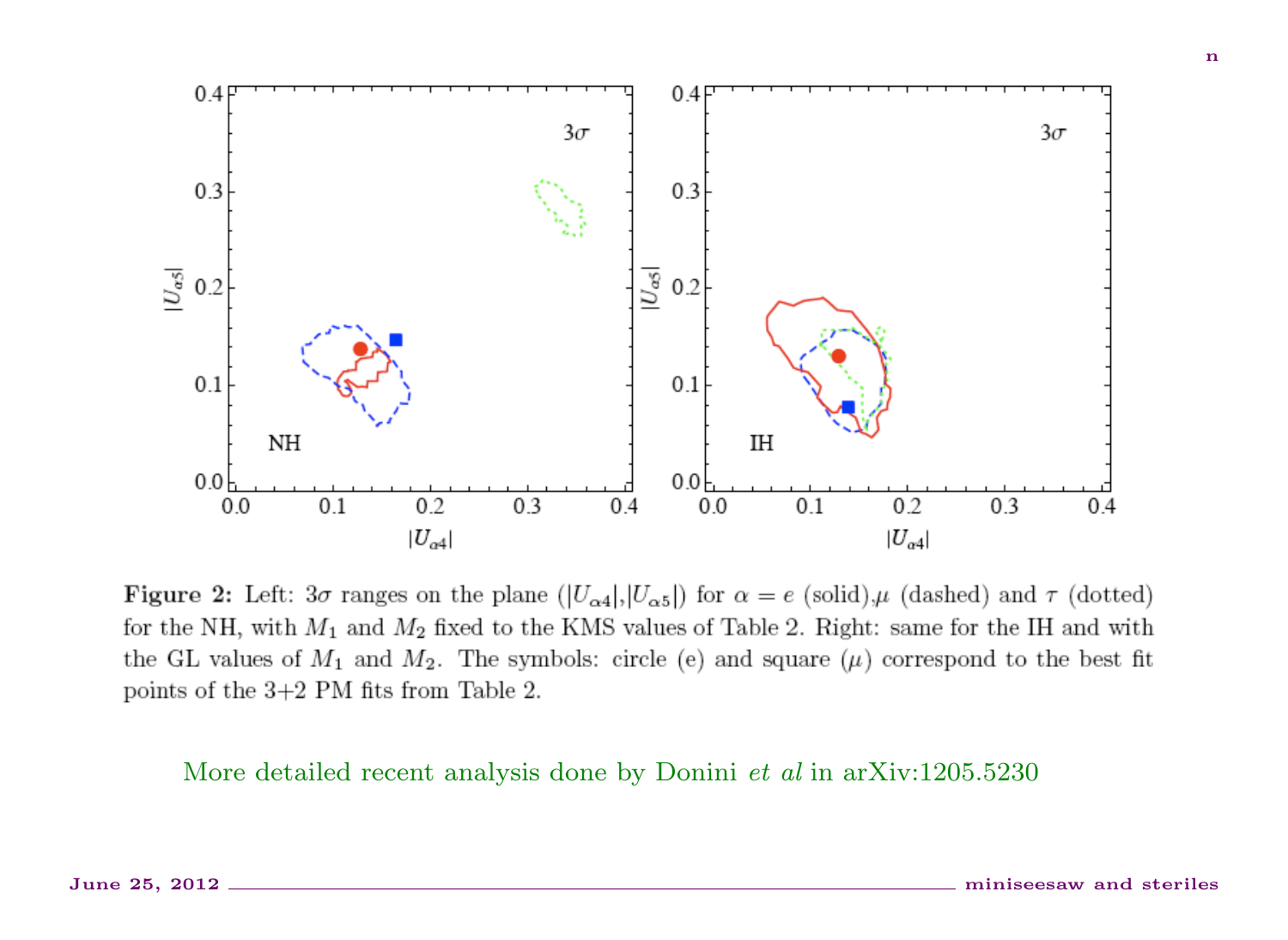![](_page_33_Figure_2.jpeg)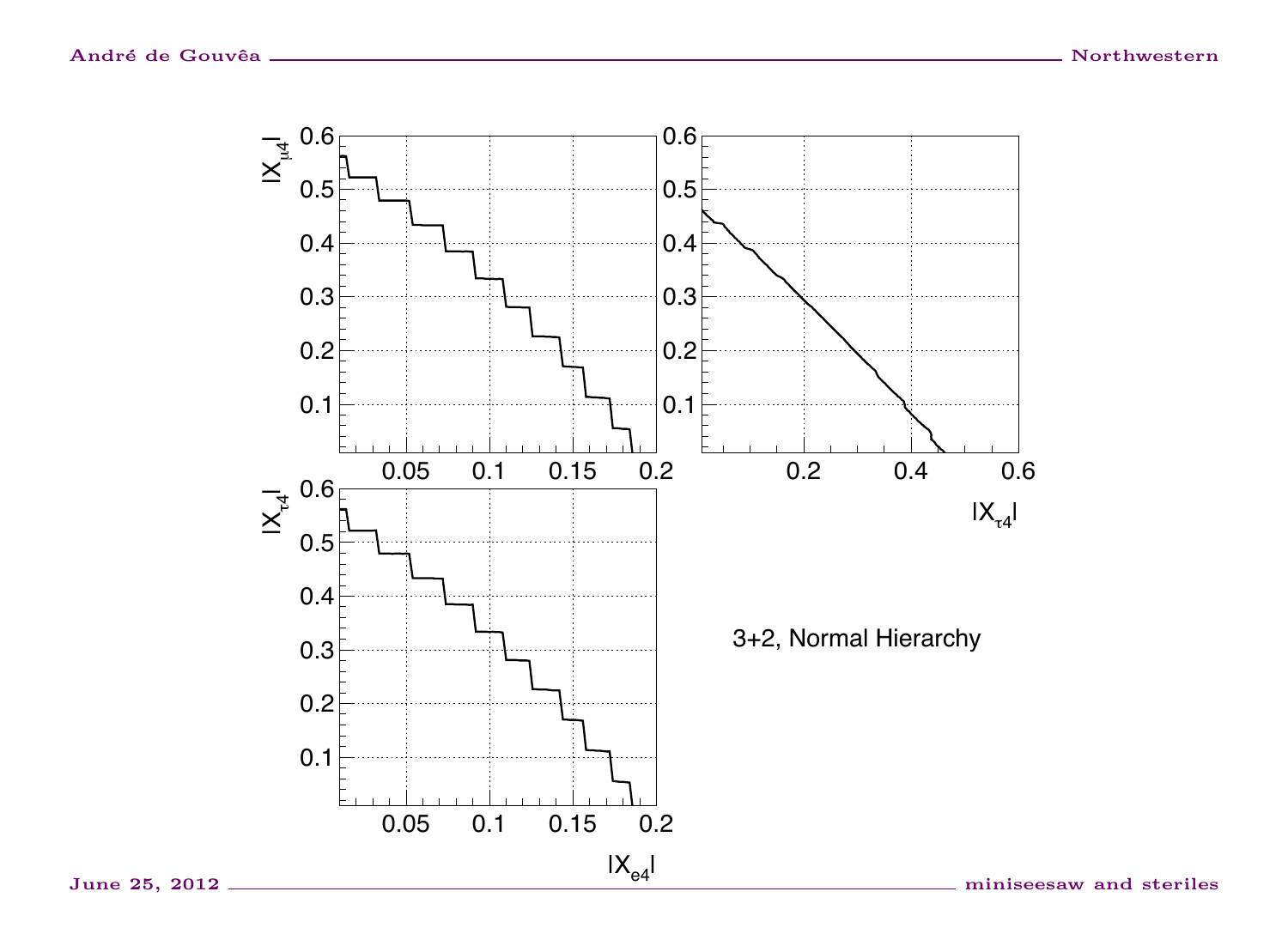Making Predictions, for an inverted mass hierarchy,  $m_4 = 1 \text{ eV}(\ll m_5)$ 

- $\nu_e$  disappearance with an associated effective mixing angle  $\sin^2 2\theta_{ee} > 0.02$ . An interesting new proposal to closely expose the Daya Bay detectors to a strong  $\beta$ -emitting source would be sensitive to  $\sin^2 2\vartheta_{ee} > 0.04$ ;
- $\nu_{\mu}$  disappearance with an associated effective mixing angle  $\sin^2 2\theta_{\mu\mu} > 0.07$ , very close to the most recent MINOS lower bound;
- $\nu_{\mu} \leftrightarrow \nu_{e}$  transitions with an associated effective mixing angle  $\sin^2\vartheta_{e\mu}>0.0004;$
- $\nu_{\mu} \leftrightarrow \nu_{\tau}$  transitions with an associated effective mixing angle  $\sin^2 \vartheta_{\mu\tau} > 0.001$ . A  $\nu_{\mu} \rightarrow \nu_{\tau}$  appearance search sensitive to probabilities larger than  $0.1\%$  for a mass-squared difference of  $1 \text{ eV}^2$ would definitively rule out  $m_4 = 1$  eV if the neutrino mass hierarchy is inverted.